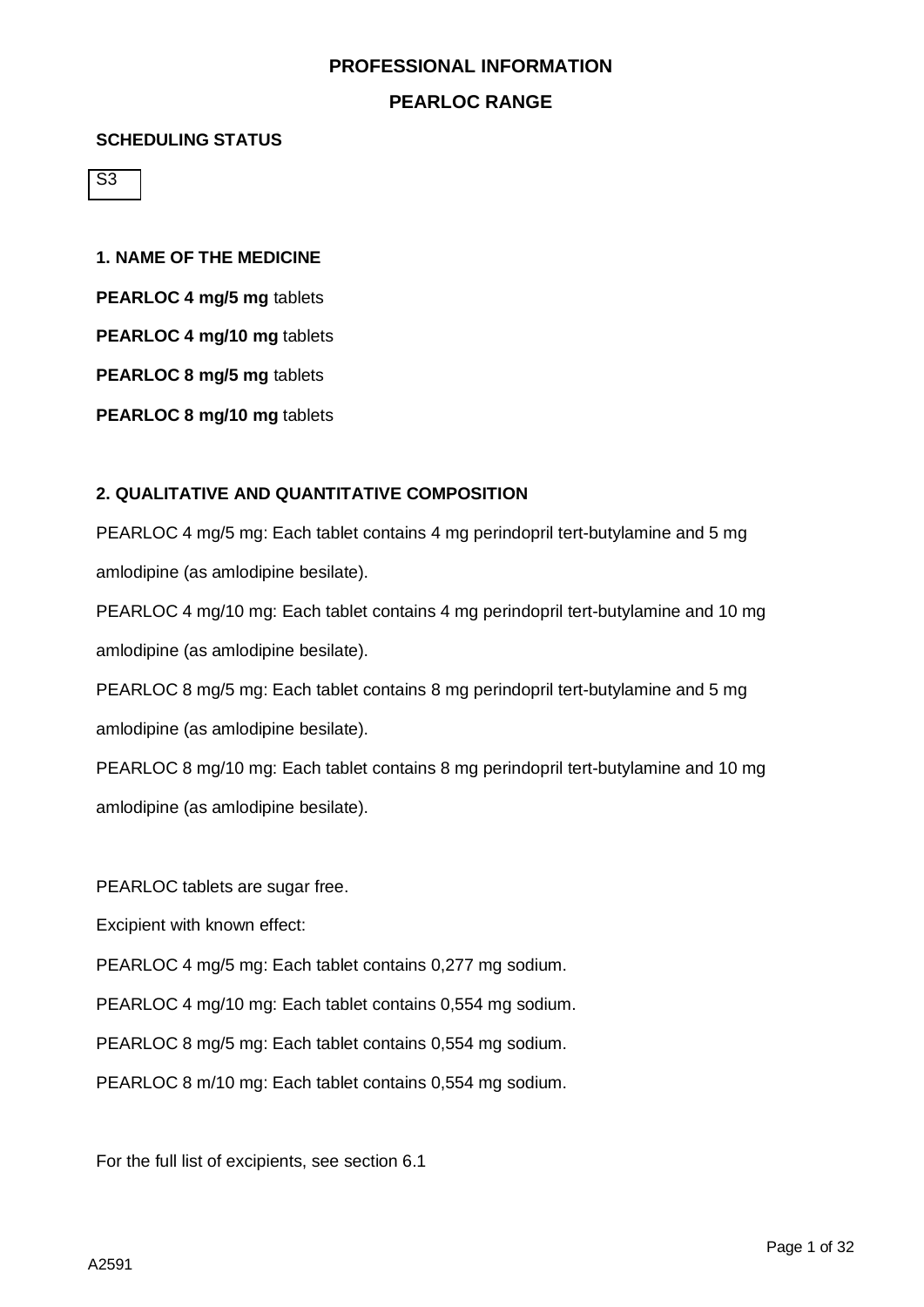## **PEARLOC RANGE**

## **3. PHARMACEUTICAL FORM**

**Tablets** 

PEARLOC 4 mg/5 mg: White to off-white oval, biconvex tablets with 4 I 5 on one side. PEARLOC 4 mg/10 mg: White to off-white rectangular, biconvex tablets with 4 I 10 on one side. PEARLOC 8 mg/5 mg: White to off-white triangular, biconvex tablets with 8 I 5 on one side. PEARLOC 8 mg/10 mg: White to off-white round, biconvex tablets with 8 I 10 on one side.

## **4. CLINICAL PARTICULARS**

## **4.1 Therapeutic indications**

PEARLOC is indicated for the treatment of hypertension in patients already stabilised with perindopril and amlodipine at equivalent dosages.

Treatment of hypertension in patients uncontrolled on either perindopril or amlodipine monotherapy.

## **4.2 Posology and method of administration**

#### **Posology**

One tablet per day as a single dose, preferably to be taken in the morning before breakfast.

The fixed dose combination is not suitable for initiation therapy.

If a change in dose is required, the dose of PEARLOC should be modified.

#### **Special populations**

#### *Patients with renal impairment and elderly (See section 4.4)*:

Elimination of perindoprilat is decreased in the elderly and in patients with renal failure. Therefore, the usual medical follow-up will include frequent monitoring of creatinine and potassium. PEARLOC can be administered in patients with  $Cl_{cr} \geq 60$  ml/min and is not suitable for patients with  $Cl_{cr}$  < 60 ml/min. In these patients, an individual dose titration with the mono-components is recommended.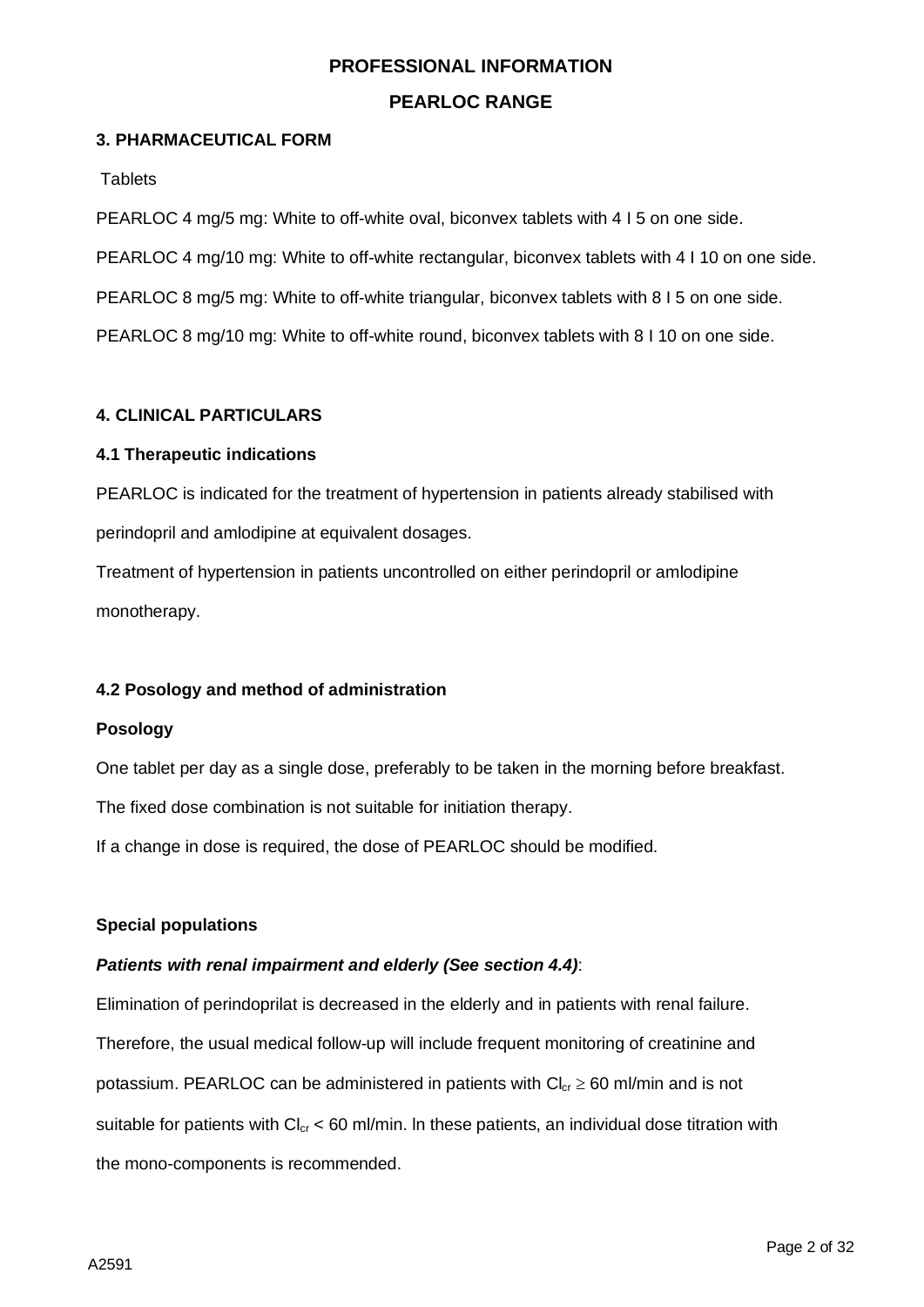Normal dosage regimens are recommended in the elderly. Changes in amlodipine plasma concentrations are not correlated with the degree of renal impairment. Amlodipine is not dialysable.

## *Patients with hepatic impairment (See section 4.4 and 5.2):*

Dosage recommendations have not been established in patients with mild to moderate hepatic impairment; therefore, dose selection should be cautious and should start at the lower end of the dosing range (see sections 4.4 and 5.2). To find the optimal starting dose and maintenance dose of patients with hepatic impairment, the patient should be individually titrated using the free combination of amlodipine and perindopril. The pharmacokinetics of amlodipine have not been studied in severe hepatic impairment. Amlodipine should be initiated at the lowest dose and titrated slowly in patients with severe hepatic impairment.

## **Paediatric population**

PEARLOC should not be used in children and adolescents as the efficacy and tolerability of perindopril and amlodipine, in combination, have not been established in children and adolescents.

## **Method of administration**

For oral administration.

## **4.3 Contraindications**

#### *Linked to perindopril:*

- Hypersensitivity to any of the ingredients of PEARLOC (see section 6.1).
- A history of angioedema related to previous therapy with ACE-inhibitors or angiotensin receptor blockers (ARBs): These patients must never again be given these medicines (See section 4.4).
- Hereditary or idiopathic angioedema (See section 4.4).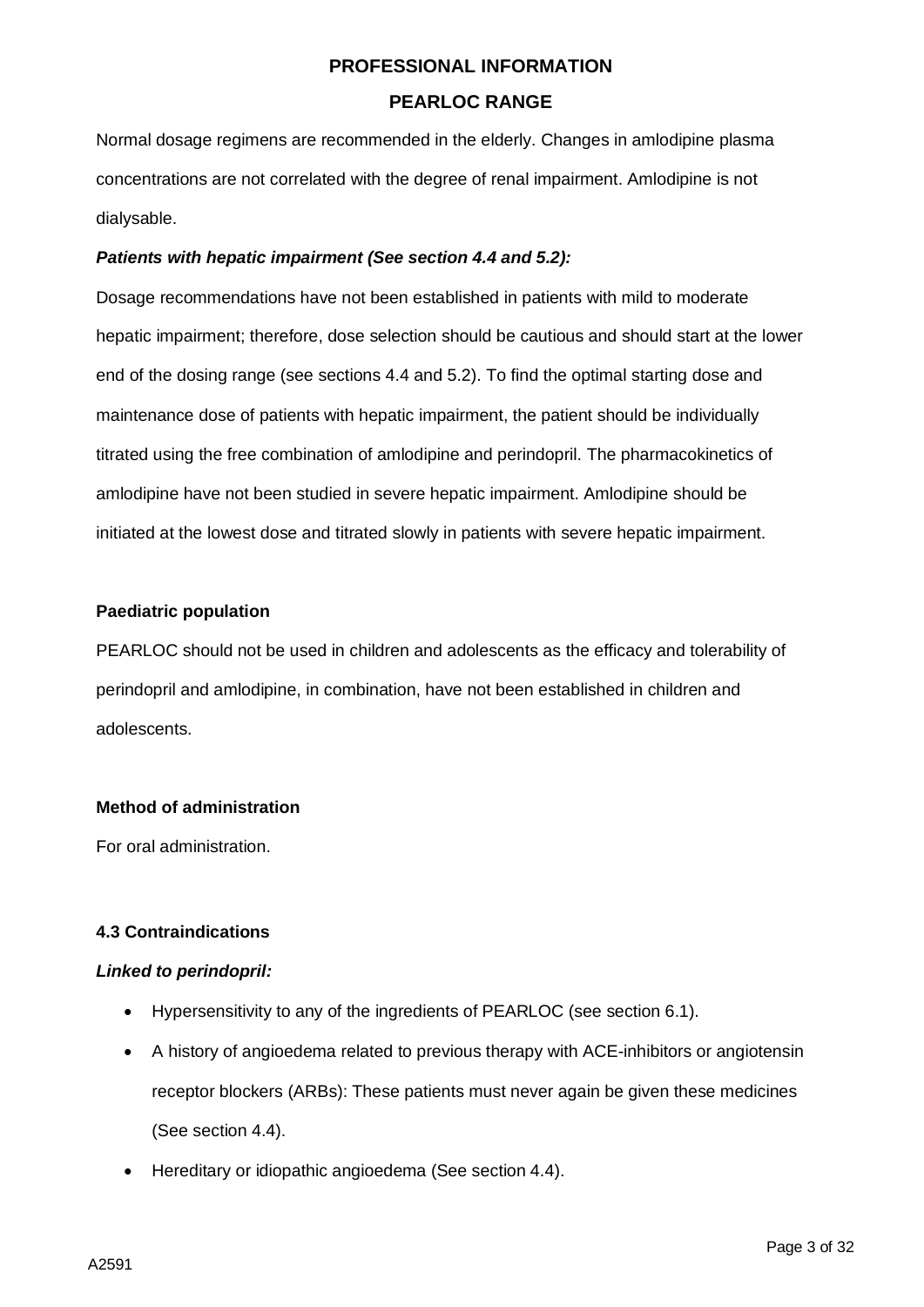## **PEARLOC RANGE**

- Hypertrophic obstructive cardiomyopathy (HOCM) (See section 4.4).
- Severe renal function impairment (creatinine clearance less than 30 ml/min) (See section 4.2 and section 4.4).
- Bilateral renal artery stenosis (See section 4.4).
- Renal artery stenosis in patients with a single kidney (See section 4.4).
- Aortic stenosis (See section 4.4).
- Concomitant use of fluoroquinolones with ACE inhibitors/Angiotensin receptor blockers is contraindicated in patients with moderate to severe renal impairment (creatinine clearance less than 50 ml/min) and in elderly patients (See section 4.4 and section 4.5).
- Concomitant therapy with potassium-sparing diuretics such as spironolactone, triamterene, amiloride (See section 4.5).
- **Porphyria**
- Lithium therapy: Concomitant use with PEARLOC may lead to toxic blood concentration of lithium (see section 4.5).
- Pregnancy and lactation (see section 4.4 and section 4.6).
- The concomitant use of PEARLOC with aliskiren-containing products is contraindicated (see section 4.4. and section 4.5).
- Concomitant use with sacubitril/valsartan (see sections 4.4 and 4.5).
- Extracorporeal treatments leading to contact of blood with negatively charged surfaces (see section 4.5).

#### *Linked to amlodipine:*

- Hypersensitivity to amlodipine or to dihydropyridines derivatives.
- Severe hypotension.
- Shock including cardiogenic shock.
- Obstruction of the outflow tract of the left ventricle (e.g. high-grade aortic stenosis).
- Haemodynamically unstable heart failure after acute myocardial infarction.

#### *Linked to PEARLOC:*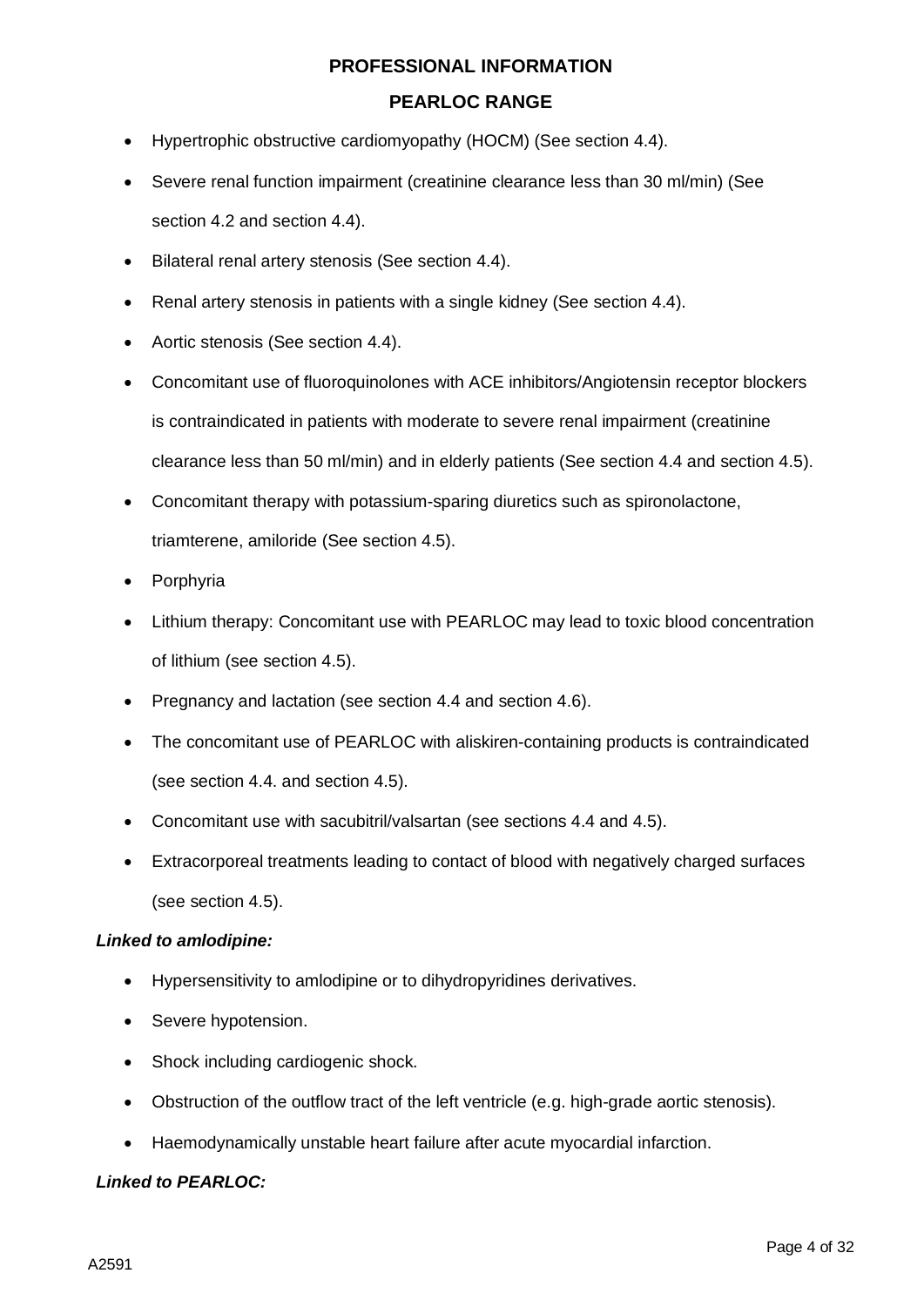## **PEARLOC RANGE**

All contraindications related to each mono-component, as listed above

should apply also to the fixed combination of PEARLOC.

• Hypersensitivity to any of the excipients.

#### **4.4 Special warnings and precautions for use**

All warnings related to each active ingredient, as listed below, should also apply to the fixed combination of PEARLOC.

## *Linked to perindopril:*

Should a woman become pregnant while taking PEARLOC, the treatment should be stopped promptly and switched to a different class of antihypertensive medicine (see sections 4.3 and 4.6)

## *Dual blockade of the renin-angiotensin-aldosterone system (RAAS):*

There is evidence that the concomitant use of ACE-inhibitors, angiotensin II receptor blockers (ARBs) or aliskiren may increase the risk of hypotension hyperkalaemia and decreases renal function (including acute renal failure).

Dual blockade of RAAS through the combined use of PEARLOC and aliskiren is therefore contraindicated (see section 4.3).

## *Hypersensitivity/Angioedema:*

Angioedema of the face, extremities, lips, mucous membranes, tongue, glottis and/or larynx has been reported in patients treated with ACE-inhibitors including perindopril (see section 4.8). This may occur at any time during therapy. In such cases, PEARLOC should promptly be discontinued and appropriate monitoring should be initiated and continued until complete resolution of symptoms has occurred. In those instances where swelling was confined to the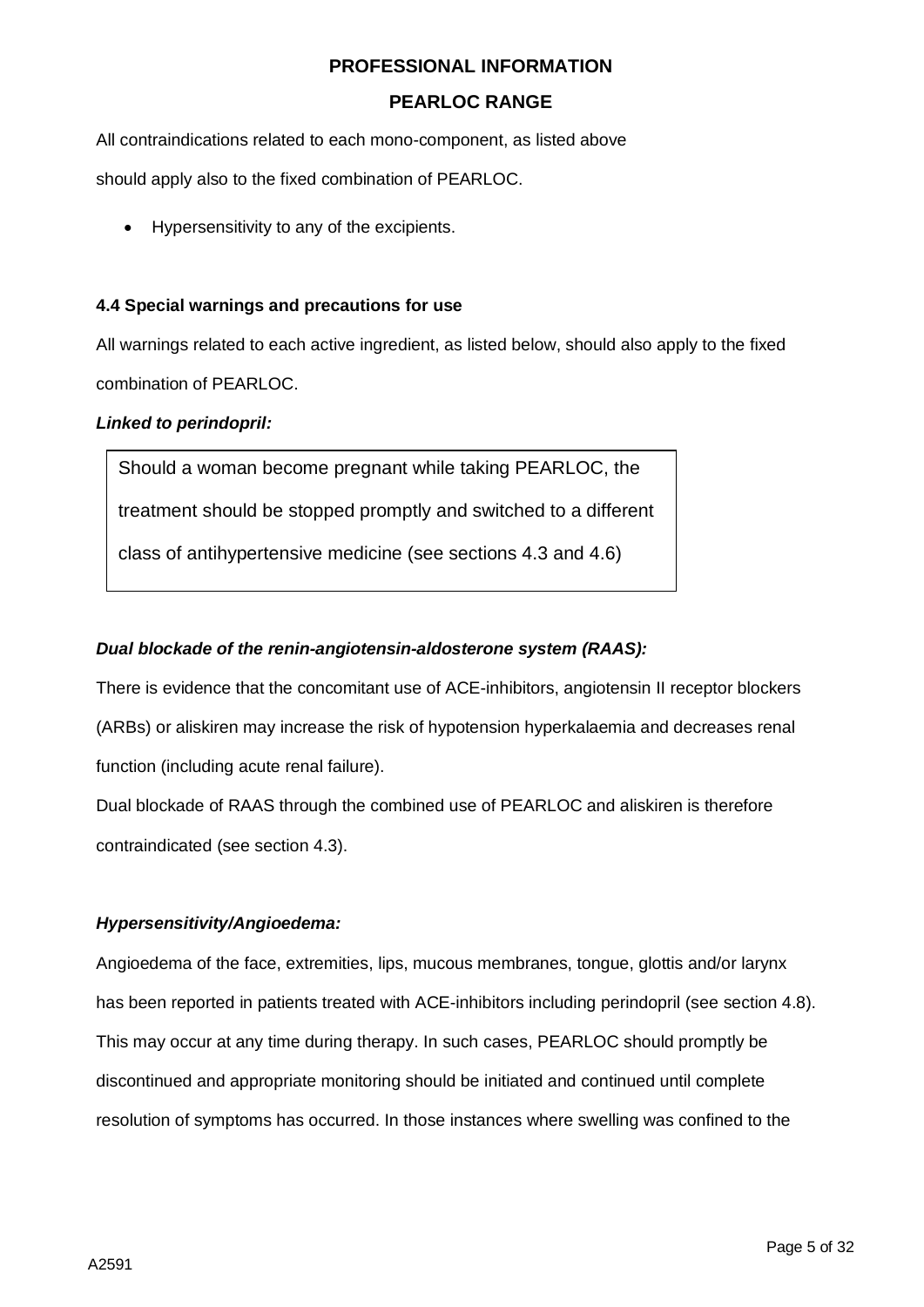face and lips the condition generally resolved without treatment although antihistamines have been useful in relieving symptoms.

Angioedema associated with laryngeal oedema may be fatal. Where there is involvement of the tongue, glottis or larynx, likely to cause airway obstruction, emergency therapy should be administered promptly. This may include the administration of epinephrine (adrenaline) and/or the maintenance of a patient's airway. The patient should be under close medical supervision until complete and sustained resolution of symptoms has occurred.

Patients with a history of angioedema unrelated to ACE-inhibitor therapy may be at increased risk of angioedema while receiving PEARLOC (see section 4.3).

Intestinal angioedema has been reported in patients treated with ACE-inhibitors such as in PEARLOC. These patients presented with abdominal pain (with or without nausea or vomiting); in some cases, there were no prior facial angioedema and C-1 esterase levels were normal. The angioedema was diagnosed by procedures including abdominal CT scan, or ultrasound or at surgery and symptoms resolved after stopping the ACE-inhibitor. Intestinal angioedema should be included in the differential diagnosis of patients on PEARLOC presenting with abdominal pain (see section 4.8).

The combination of perindopril with sacubitril/valsartan is contraindicated due to the increased risk of angioedema (see section 4.3). Sacubitril/valsartan must not be initiated until 36 hours after taking the last dose of perindopril therapy. If treatment with sacubitril/valsartan is stopped, perindopril therapy must not be initiated until 36 hours after the last dose of sacubitril/valsartan (see sections 4.3 and 4.5).

#### *Concomitant use of mTOR inhibitors (e.g. sirolimus, everolimus temsirolimus***):**

Patients taking concomitant mTOR inhibitors (e.g. sirolimus, everolimus temsirolimus) therapy may be at increased risk for angioedema (e.g. swelling of the airways or tongue, with or without respiratory impairment) (see section 4.5).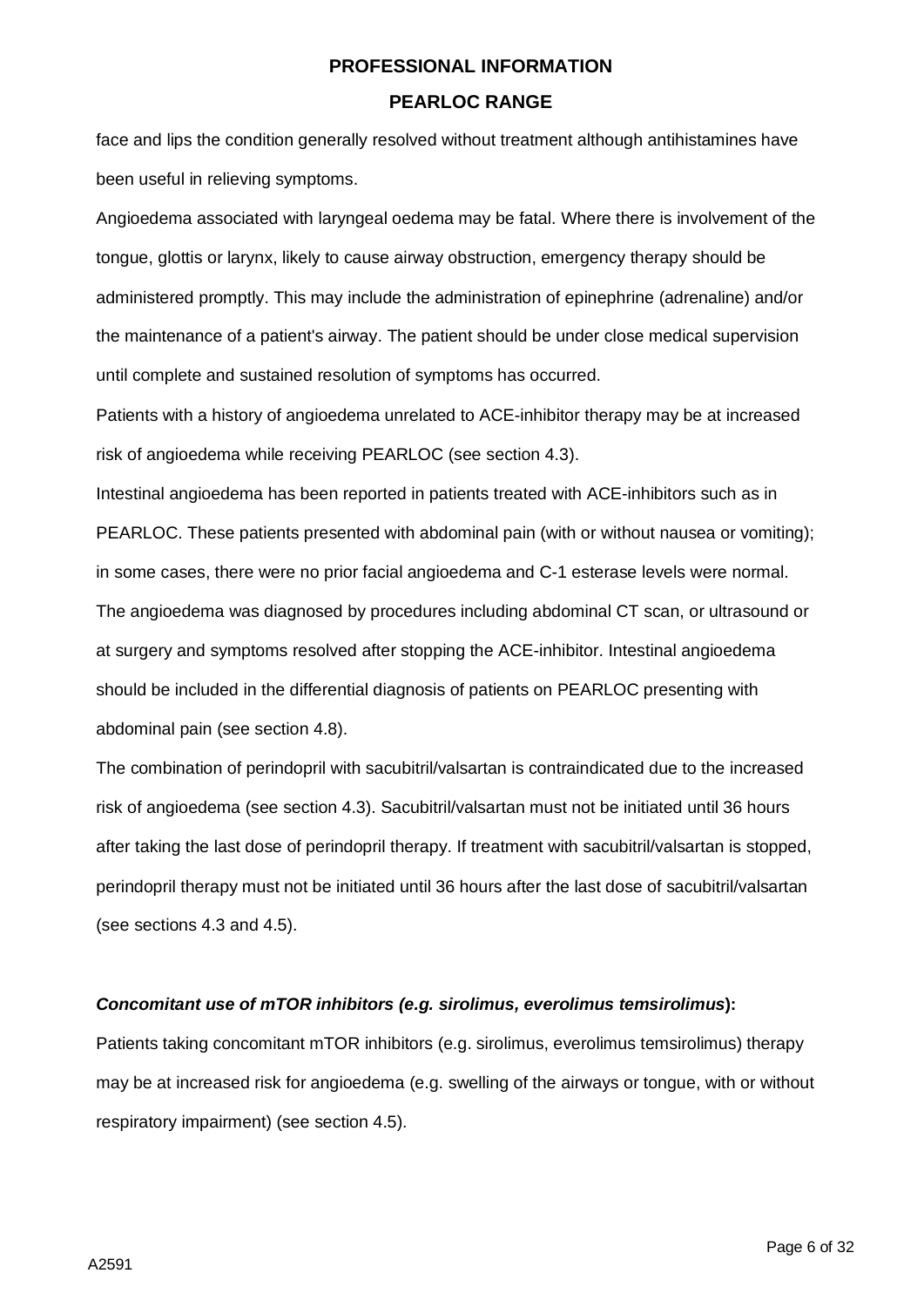## **PEARLOC RANGE**

## *Concomitant use of fluoroquinolones and ACE inhibitors /Angiotensin receptor blockers*

Concomitant use of fluoroquinolones and ACE inhibitors/Angiotensin receptor blockers may precipitate acute kidney injury in patients, especially those with moderate to severe renal impairment and elderly patients (see section 4.3). Renal function should be assessed before initiating treatment and monitored during treatment with fluoroquinolones or ACE inhibitors/angiotensin receptor blockers, whether used separately and/or concomitantly.

#### *Anaphylactic reactions during low-density lipoproteins (LDL) apheresis:*

Patients receiving perindopril, as in PEARLOC during low-density lipoprotein (LDL) apheresis with dextran sulphate have experienced life-threatening anaphylactoid reactions. These reactions were avoided by temporarily withholding ACE-inhibitor therapy prior to each apheresis.

#### *Anaphylactic reactions during desensitisation***:**

Patients receiving ACE-inhibitors, such as in PEARLOC, during desensitisation treatment (e.g. hymenoptera venom) have experienced anaphylactoid reactions. In the same patients, these reactions have been avoided when the ACE-inhibitors were temporarily withheld, but they reappeared upon inadvertent re-challenge.

#### *Neutropenia/Agranulocytosis/Thrombocytopenia/Anaemia:*

Neutropenia/agranulocytosis, thrombocytopenia and anaemia have been reported in patients receiving ACE-inhibitors such as in PEARLOC. In patients with normal renal function and no other complicating factors, neutropenia rarely occurs.

PEARLOC should be used with extreme caution in patients with collagen vascular disease, immunosuppressant therapy, treatment with allopurinol or procainamide, or a combination of these complicating factors, especially if there is pre-existing impaired renal function. Some of these patients developed serious infections, which did not always respond to intensive antibiotic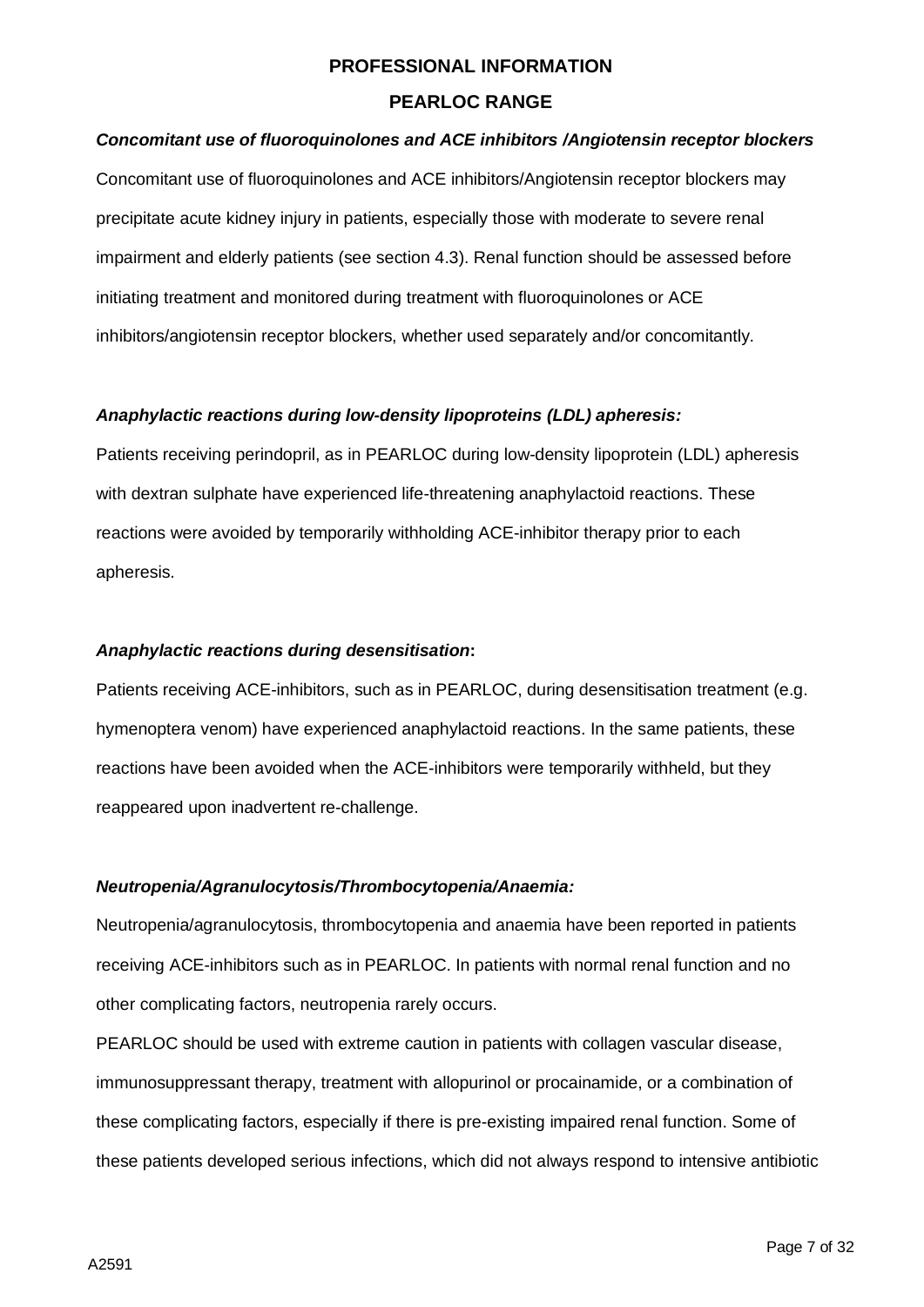therapy.

If PEARLOC is used in such patients, periodic monitoring of white blood cell counts is advised and patients should be instructed to report any sign of infection (e.g. sore throat, fever).

## *Hypotension:*

ACE-inhibitors may cause a fall in blood pressure. Symptomatic hypotension is rarely seen in uncomplicated hypertensive patients and is more likely to occur in patients who have been volume-depleted e.g. by diuretic therapy, dietary salt restriction, dialysis, diarrhoea or vomiting, or who have severe renin-dependent hypertension (see section 4.5 and section 4.8). In patients at high risk of symptomatic hypotension, blood pressure, renal function and serum potassium should be monitored closely during treatment with PEARLOC. Similar considerations apply to patients with ischaemic heart or cerebrovascular disease in whom an excessive fall in blood pressure could result in a myocardial infarction or

cerebrovascular accident.

If hypotension occurs, the patient should be placed in the supine position and if necessary, should receive an intravenous infusion of sodium chloride 9 mg/ml (0,9 %) solution. A transient hypotensive response is not a contraindication to further doses, which can usually be given without difficulty once the blood pressure has increased after volume expansion.

## *Aortic and mitral valve stenosis / hypertrophic cardiomyopathy:*

PEARLOC should be administered with caution to patients with mitral valve stenosis and is contraindicated in patients with obstruction in the outflow of the left ventricle such as aortic stenosis or hypertrophic cardiomyopathy (see section 4.3).

#### *Renal impairment:*

In cases of renal impairment (creatinine clearance < 60 ml/min) an individual dose titration with the mono-components is recommended (see section 4.2).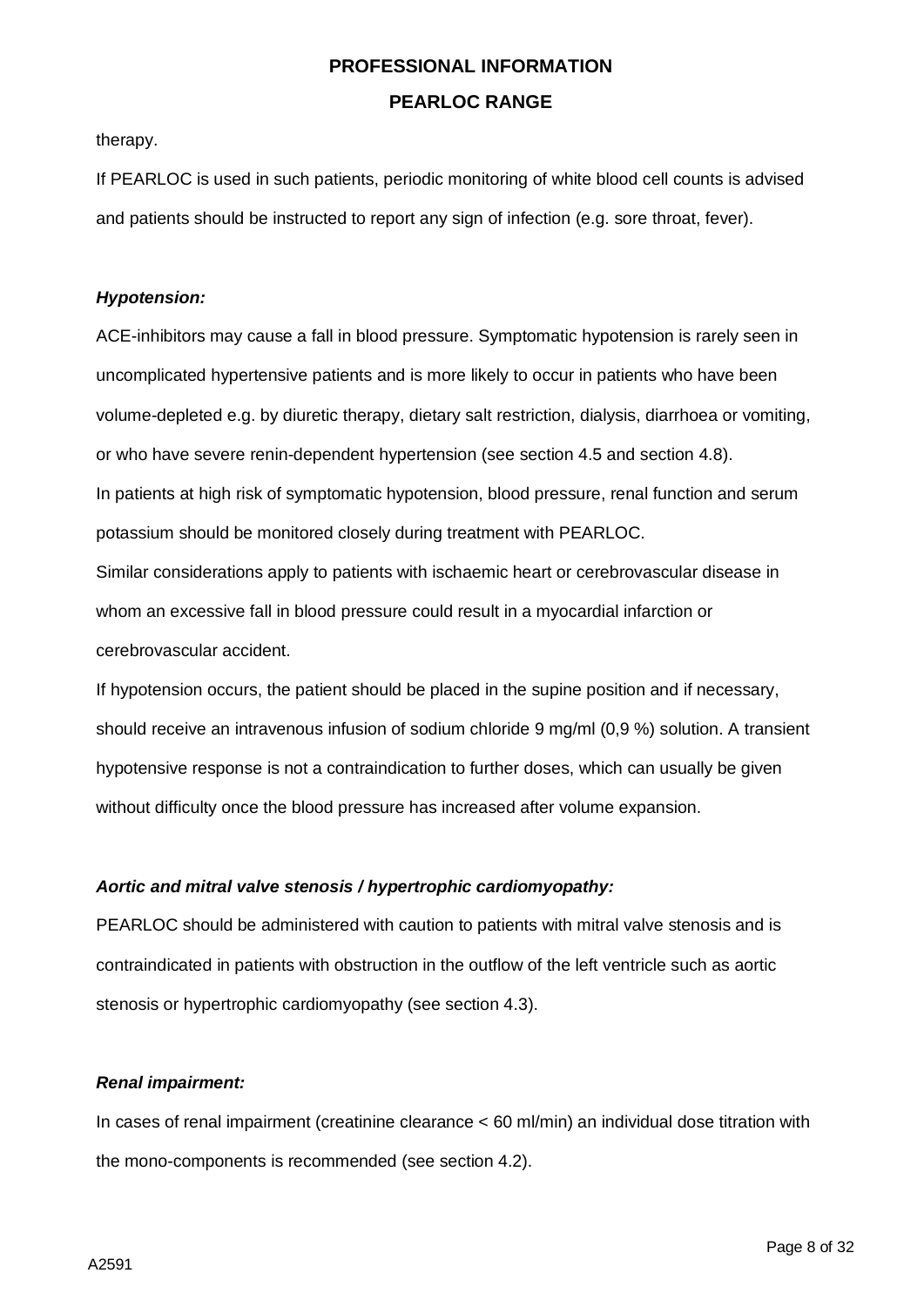Routine monitoring of potassium and creatinine are part of normal medical practice for patients with renal impairment (see section 4.8).

PEARLOC is contraindicated in patients with bilateral renal artery stenosis, or stenosis of the artery to a solitary kidney due to an increased risk of renal function impairment. In patients treated with PEARLOC, increases in blood urea and serum creatinine may occur. This is usually reversible upon discontinuation of therapy. It is especially likely in patients with renal insufficiency. If renovascular hypertension is also present there is an increased risk of severe hypotension and renal insufficiency.

Some hypertensive patients with no apparent pre-existing renal vascular disease have developed increases in blood urea and serum creatinine, usually minor and transient, especially when perindopril has been given concomitantly with a diuretic. This is more likely to occur in patients with pre-existing renal impairment.

#### *Hepatic failure:*

ACE-inhibitors have been associated with a syndrome that starts with cholestatic jaundice and progresses to fulminant hepatic necrosis and (sometimes) death. The mechanism of this syndrome is not understood.

Patients receiving PEARLOC who develop jaundice or marked elevations of hepatic enzymes should discontinue PEARLOC and receive appropriate medical follow-up (see section 4.8).

#### *Race:*

ACE-inhibitors cause a higher rate of angioedema in black patients than in non-black patients. PEARLOC, therefore, may be less effective in lowering blood pressure in black people than in non-blacks, possibly because of a higher prevalence of low-renin states in the black hypertensive population.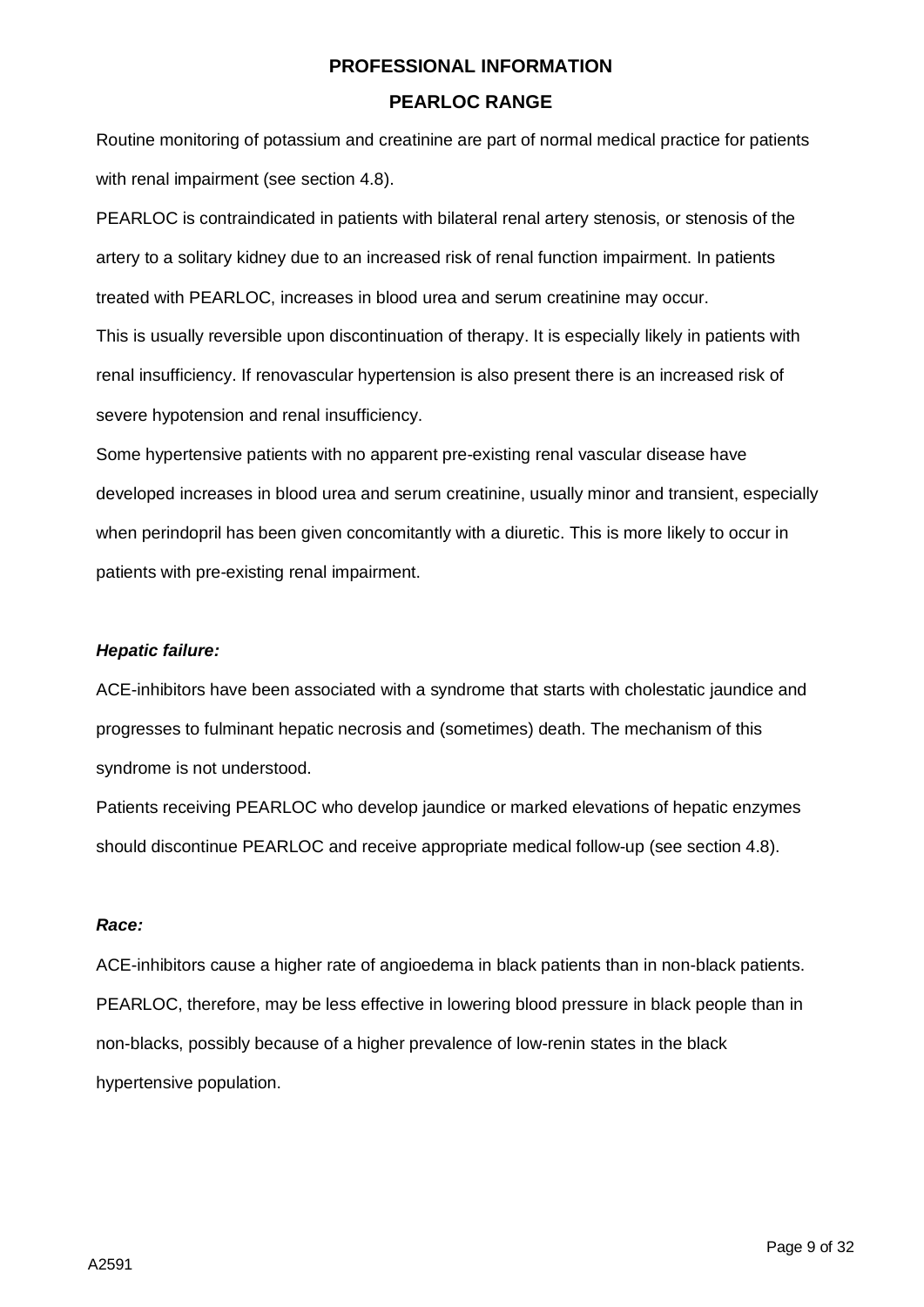## *Cough:*

Cough has been reported commonly with the use of ACE-inhibitors.

Characteristically, the cough is non-productive, persistent and resolves after discontinuation of therapy. PEARLOC induced cough should be considered as part of the differential diagnosis of cough.

#### *Surgery/Anaesthesia:*

In patients undergoing major surgery or during anaesthesia with medicines that produce hypotension, PEARLOC may block angiotensin II formation secondary to compensatory renin release. The treatment should be discontinued one day prior to the surgery. If hypotension occurs and is considered to be due to this mechanism, it can be corrected by volume expansion.

#### *Hyperkalaemia:*

Elevations in serum potassium have been observed in patients treated with PEARLOC. Risk factors for the development of hyperkalaemia include those with renal insufficiency, worsening of renal function, age (> 70 years), diabetes mellitus, intercurrent events, in particular dehydration, acute cardiac decompensation, metabolic acidosis, and concomitant use of potassium-sparing diuretics (e.g. spironolactone, eplerenone, triamterene or amiloride), potassium supplements or potassium-containing salt substitutes; or those patients taking other medicines associated with increases in serum potassium (e.g. heparin).

The use of potassium supplements, potassium-sparing diuretics, or potassium-containing salt substitutes particularly in patients with impaired renal function may lead to a significant increase in serum potassium. Hyperkalaemia can cause serious, sometimes fatal dysrhythmias. (see sections 4.3 and 4.5).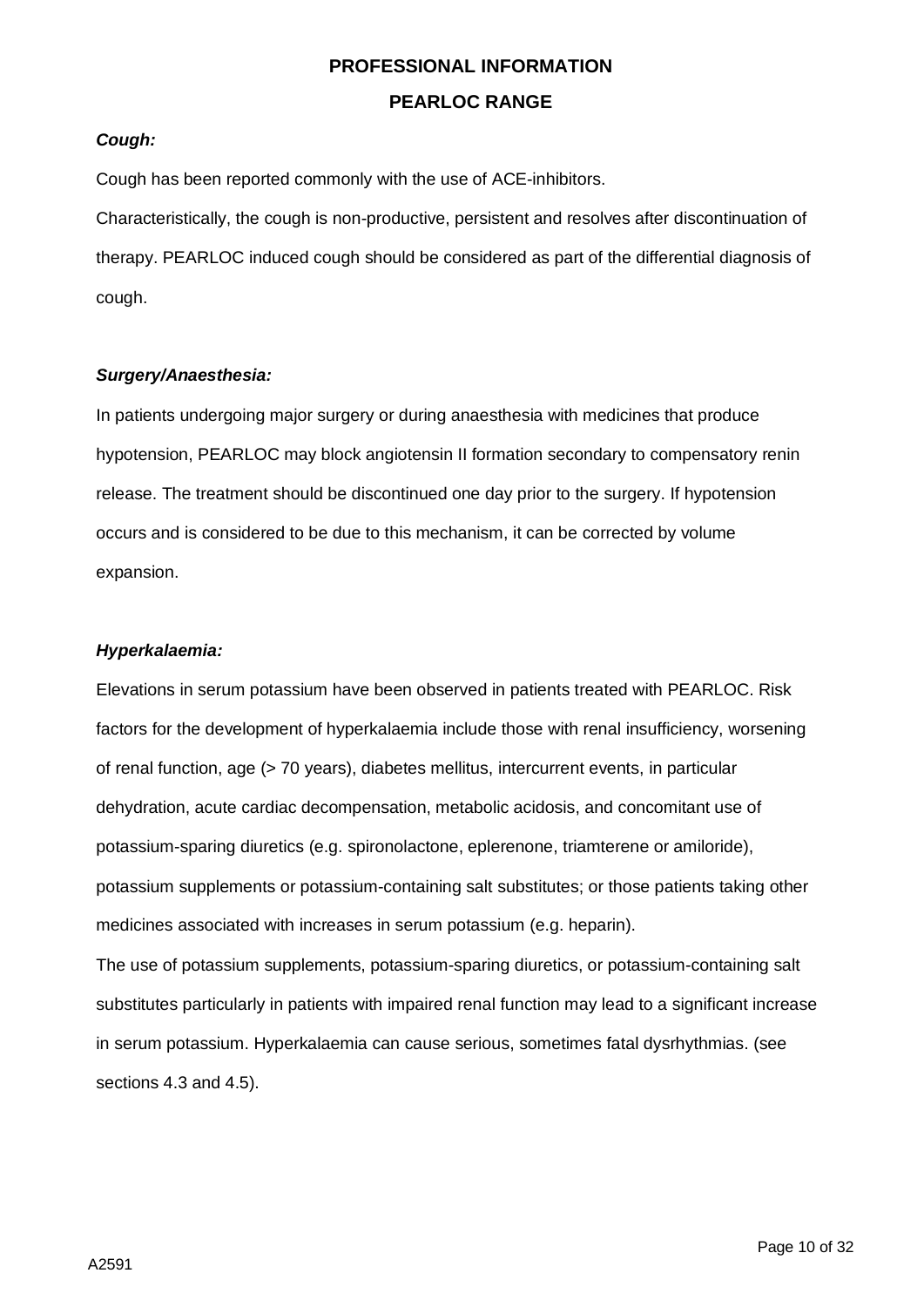## **PEARLOC RANGE**

## *Diabetic patients:*

In diabetic patients treated with oral antidiabetic medicines or insulin, glycaemic control should be closely monitored during the first month of treatment with an ACE-inhibitor such as in PEARLOC (see section 4.5).

#### *Linked to amlodipine:*

The safety and efficacy of amlodipine, as in PEARLOC, in hypertensive crisis has not been established.

## *Use in patients with cardiac failure:*

Patients with heart failure should be treated with caution.

In a long-term, placebo-controlled study in patients with severe heart failure (NYHA class III and IV) the reported incidence of pulmonary oedema was higher in the amlodipine treated group than in the placebo group. Calcium channel blockers, including amlodipine, should be used with caution in patients with congestive heart failure, as they may increase the risk of future cardiovascular events and mortality.

## *Use in patients with impaired hepatic function:*

The half-life of amlodipine is prolonged and AUC values are higher in patients with impaired liver function; dosage recommendations have not been established. Individual titration with the free combination should be done before the patient is switched back to PEARLOC (fixed dose combination).

#### *Use in elderly patients:*

In the elderly increase of the dosage should take place with care (see section 4.2 and section 5.2).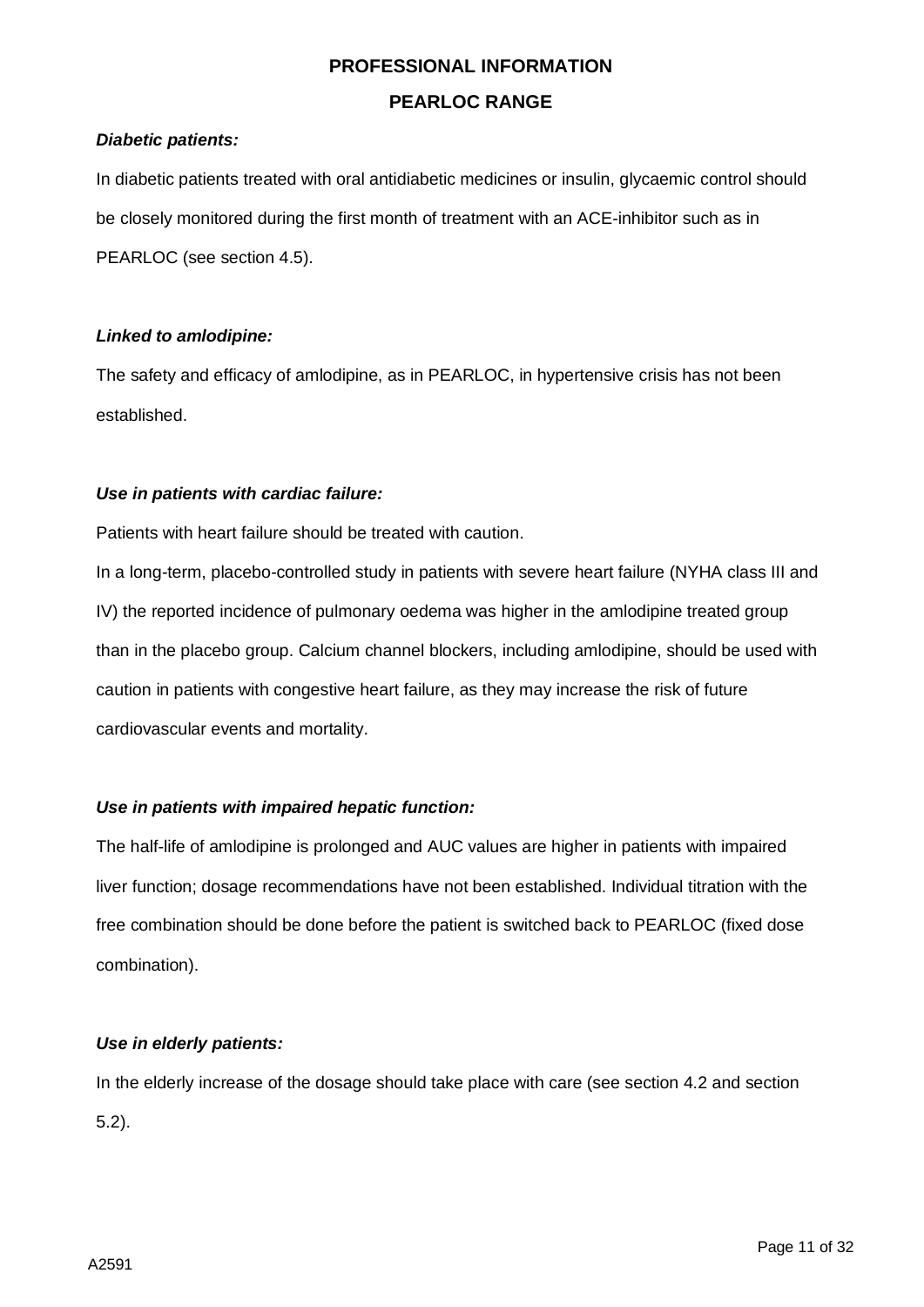## **PEARLOC RANGE**

## *Use in renal failure:*

Amlodipine may be used in such patients at recommended doses. Changes in amlodipine plasma concentrations are not correlated with degree of renal impairment. Amlodipine is not dialysable.

## *Linked to PEARLOC:*

The concomitant use of PEARLOC with lithium, potassium-sparing diuretics or potassium supplements, or dantrolene is contraindicated. (see sections 4.3 and 4.5).

#### **4.5 Interaction with other medicines and other forms of interaction**

#### *Linked to perindopril:*

## *Dual blockade of the RAAS with ARBs, ACE inhibitors, or aliskiren:*

Clinical trial data has shown that dual blockade of the renin-angiotensin-aldosterone-system (RAAS) through the combined use of ACE-inhibitors, angiotensin II receptor blockers or aliskiren is associated with a higher frequency of adverse events such as hypotension, hyperkalaemia and decreased renal function (see section 4.3 and section 4.4).

## *Fluoroquinolones:*

Concomitant use of fluoroquinolones and ACE inhibitors/angiotensin receptor blockers may precipitate acute kidney injury. The mechanism of the possible interaction between the different classes of medicines, over and above different mechanisms of kidney damage, is unknown (see section 4.3 and 4.4).

#### **Concomitant use contraindicated (see section 4.3):**

#### *Aliskiren:*

In diabetic patients or patients with renal impairment, the risk of hyperkalaemia, worsening of renal function and cardiovascular morbidity and mortality increase.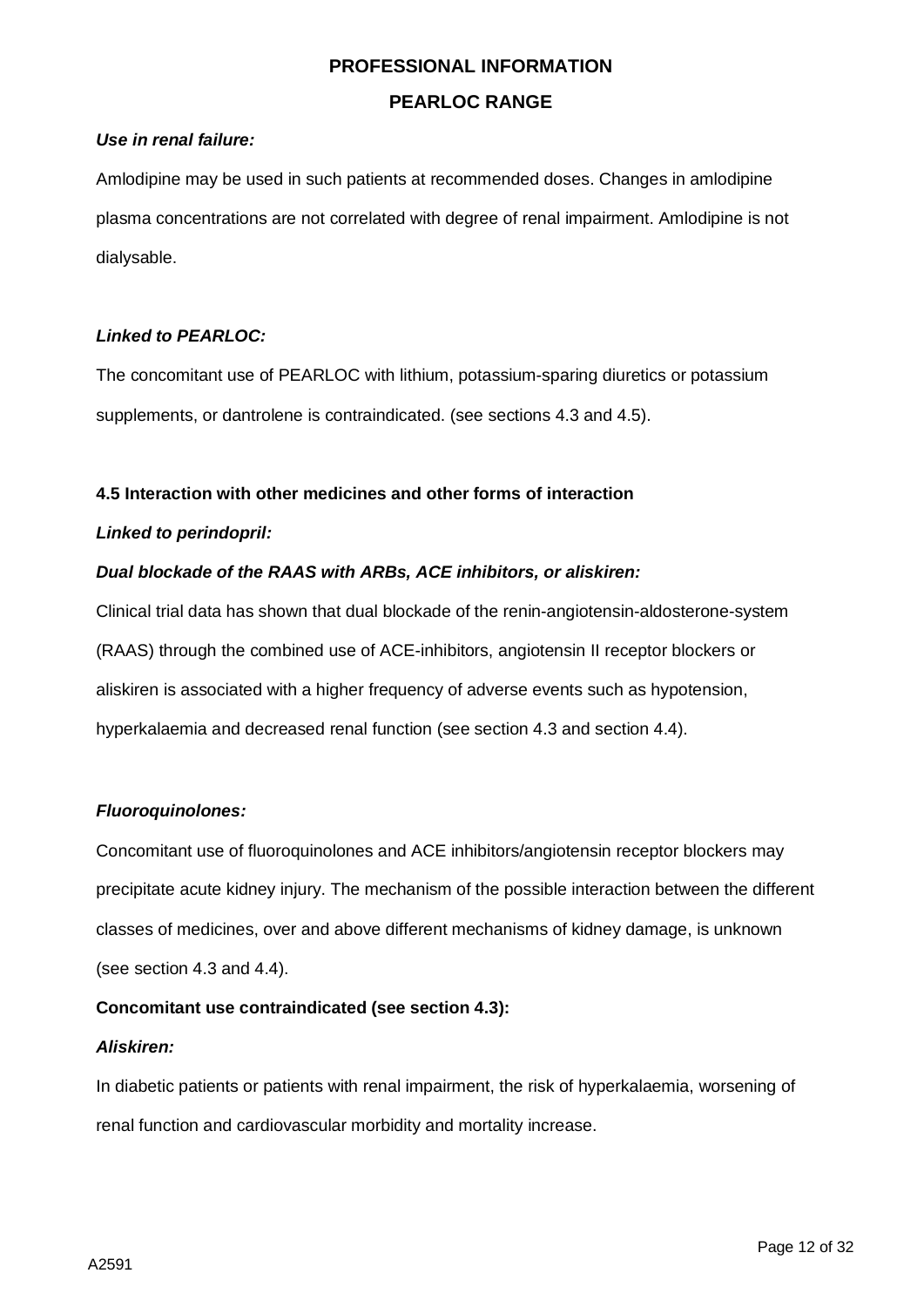## *Extracorporeal treatments:*

Extracorporeal treatments leading to contact of blood with negatively charged surfaces such as dialysis or haemofiltration with certain high-flux membranes (e.g. polyacrylonitrile membranes) and low-density lipoprotein apheresis with dextran sulphate due to increased risk of severe anaphylactoid reactions (see section 4.3). If such treatment is required, consideration should be given to using a different type of dialysis membrane or a different class of antihypertensive agent.

#### *Sacubitril/valsartan*

The concomitant use of perindopril with sacubitril/valsartan is contraindicated, as the concomitant inhibition of neprilysin and ACE may increase the risk of angioedema. Sacubitril/valsartan must not be started until 36 hours after the last dose of perindopril therapy. Perindopril therapy must not be started until 36 hours after taking the last dose of sacubitril/valsartan (see sections 4.3 and 4.4).

#### **Concomitant use not recommended:**

## *Potassium sparing diuretics, potassium supplements or potassium-containing salt substitutes:*

Although serum potassium remains within the normal limits, hyperkalaemia may occur in some patients taking PEARLOC. ACE-inhibitors attenuate diuretic induced potassium loss. Potassium-sparing diuretics e.g. spironolactone, triamterene or amiloride, potassium supplements or potassium containing salt substitutes may lead to significant increases in serum potassium and are therefore, not recommended (see sections 4.3 and 4.4). If the concomitant use is indicated because of documented hypokalaemia, it should be used cautiously and with frequent monitoring of potassium.

#### *Lithium:*

Reversible increases in serum lithium concentrations and toxicity (severe neurotoxicity) have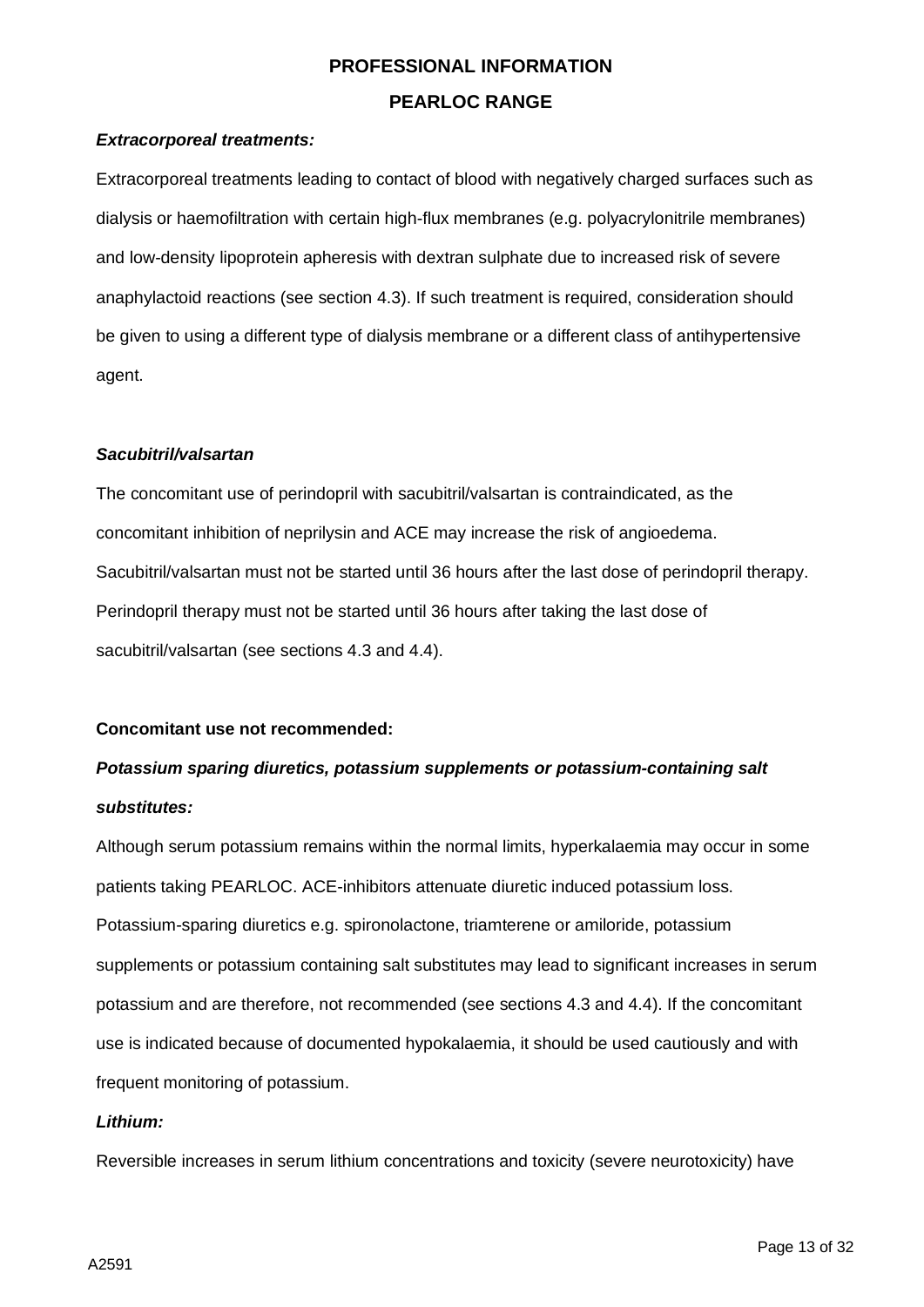## **PEARLOC RANGE**

been reported during concurrent use of ACE-inhibitors. The combination of PEARLOC with lithium is contraindicated (see section 4.3).

#### *Estramustine:*

Risk of increased adverse effects such as angioedema.

#### *Co-trimoxazole (trimethoprim/sulfamethoxazole):*

Patients taking concomitant co-trimoxazole may be at increased risk for hyperkalaemia

#### **Concomitant use which requires special care:**

#### *Non-Steroidal Anti-Inflammatory Drugs (NSAIDs) including aspirin ≥ 3 g/day*:

When ACE-inhibitors are administered simultaneously with non-steroidal anti-inflammatory drugs (i.e. acetylsalicylic acid at anti-inflammatory dosage regimens, COX-2 inhibitors and nonselective (NSAIDs), attenuation of the antihypertensive effect may occur. Concomitant use of PEARLOC and NSAIDs may lead to an increased risk of worsening of renal function, including possible acute renal failure, and an increase in serum potassium, especially in patients with poor pre-existing renal function. The combination should be administered with caution, especially in the elderly. Patients should be adequately hydrated, and consideration should be given to monitoring renal function after initiation of concomitant therapy, and periodically thereafter.

#### *Antidiabetic medicines (insulin, hypoglycaemic sulphonamides):*

The use of ACE-inhibitors such as PEARLOC may increase the hypoglycaemic effect in diabetics receiving treatment with insulin or with hypoglycaemic sulphonamides.

#### *Non-potassium-sparing diuretics:*

Patients on diuretics, and especially those who are volume and/or salt depleted, may experience excessive reduction in blood pressure after initiation of therapy with an ACEinhibitor such as in PEARLOC. The possibility of hypotensive effects can be reduced by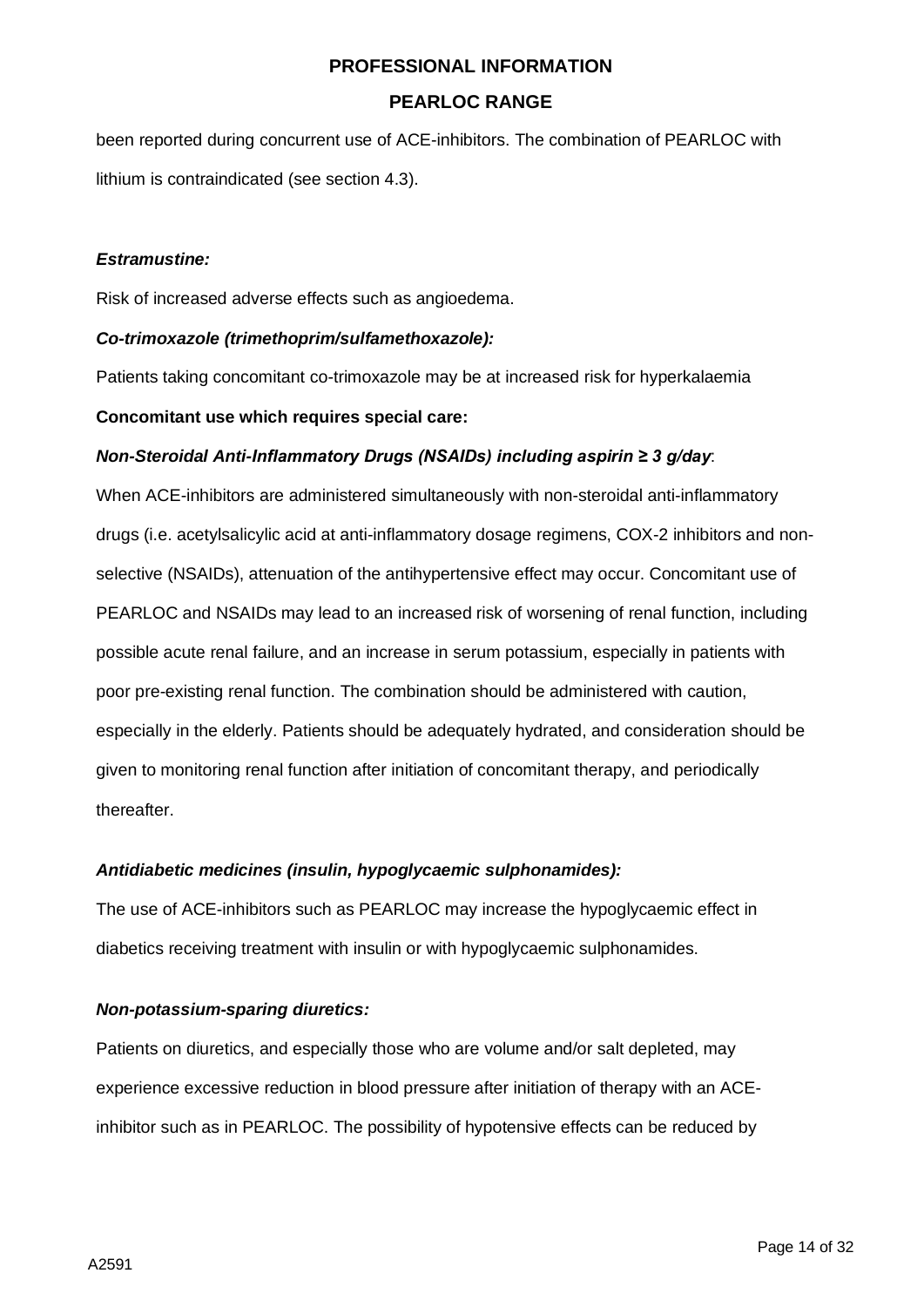discontinuation of the diuretic, by increasing volume or salt intake prior to initiating therapy with low and progressive doses of perindopril.

## *Arterial hypertension:*

In arterial hypertension, when prior diuretic therapy can have caused salt/volume depletion, either the diuretic must be discontinued before initiating the ACE inhibitor, in which case a nonpotassium-sparing diuretic can be thereafter reintroduced or, the ACE inhibitor must be initiated with a low dosage and progressively increased.

## *mTOR inhibitors (e.g. sirolimus, everolimus, temsirolimus):*

Patients taking concomitant mTOR inhibitors therapy may be at increased risk for angioedema (see section 4.4).

## *Diuretic-treated congestive heart failure*:

In diuretic-treated congestive heart failure, the ACE-inhibitor, such as in PEARLOC should be initiated at a very low dosage, possibly after reducing the dosage of the associated nonpotassium-sparing diuretic.

In all cases, renal function (creatinine levels) must be monitored during the first few weeks of ACE-inhibitor therapy.

#### **Concomitant use to be taken into consideration:**

*Gliptines (Iinagliptin, saxagliptin, sitagliptin, vildagliptin):* Increased risk of angioedema, due to dipeptidyl peptidase IV (DPP-IV) decreased activity by the gliptine, in patients co-treated with an ACE- inhibitor**.**

#### *Diuretics:*

Patients on diuretics, and especially those who are volume and/or salt depleted, may experience excessive reduction in blood pressure after initiation of therapy with PEARLOC. The possibility of hypotensive effects can be reduced by discontinuation of the diuretic, by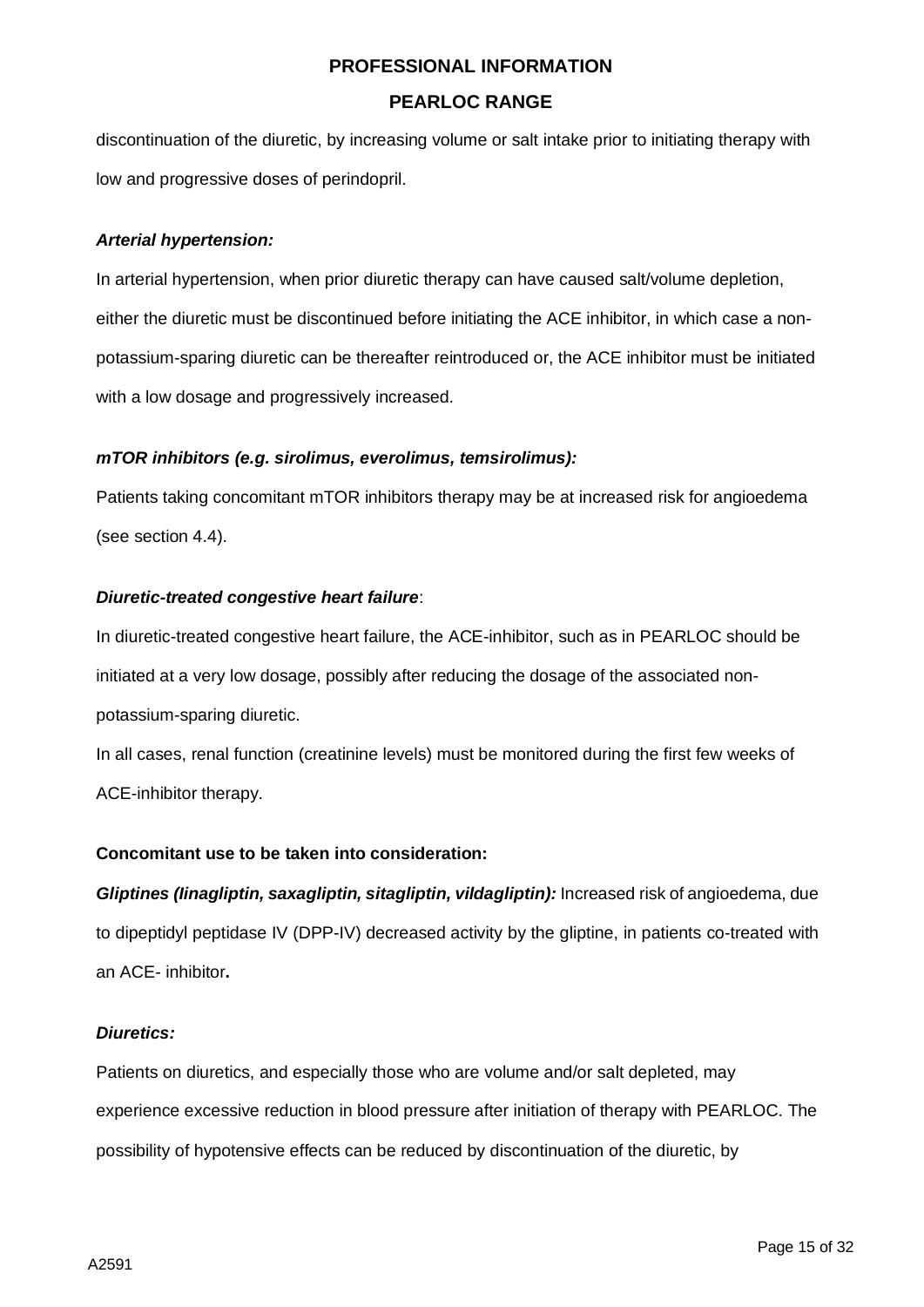## **PEARLOC RANGE**

increasing volume or salt intake prior to initiating therapy with low and progressive doses of PEARLOC.

## *Sympathomimetics:*

Sympathomimetics may reduce the antihypertensive effects of PEARLOC.

#### *Gold:*

Nitritoid reactions (symptoms include facial flushing, nausea, vomiting and hypotension) have been reported in patients on therapy with injectable gold and concomitant ACE-inhibitor therapy like PEARLOC.

## **Linked to amlodipine:**

## *Concomitant use not recommended:*

## *Dantrolene (infusion):*

In animals, lethal ventricular fibrillation and cardiovascular collapse are observed in association with hyperkalaemia after administration of verapamil and intravenous dantrolene. Due to risk of hyperkalaemia, it is recommended that the co-administration of calcium channel blockers such as amlodipine be avoided in patients susceptible to malignant hyperthermia and in the management of malignant hyperthermia.

#### **Concomitant use which requires special care:**

#### *CYP3A4 inducers:*

There is no data available regarding the effect of CYP3A4 inducers on amlodipine, as in PEARLOC. The concomitant use of CYP3A4 inducers (e.g., rifampicin, St John's Wort (*Hypericum perforatum*), may give a lower plasma concentration of amlodipine. PEARLOC should be used with caution together with CYP3A4 inducers.

#### *CYP3A4 inhibitors:*

Concomitant use of amlodipine with strong or moderate CYP3A4 inhibitors (protease inhibitors, azole antifungals, macrolides like erythromycin or clarithromycin, verapamil or diltiazem) may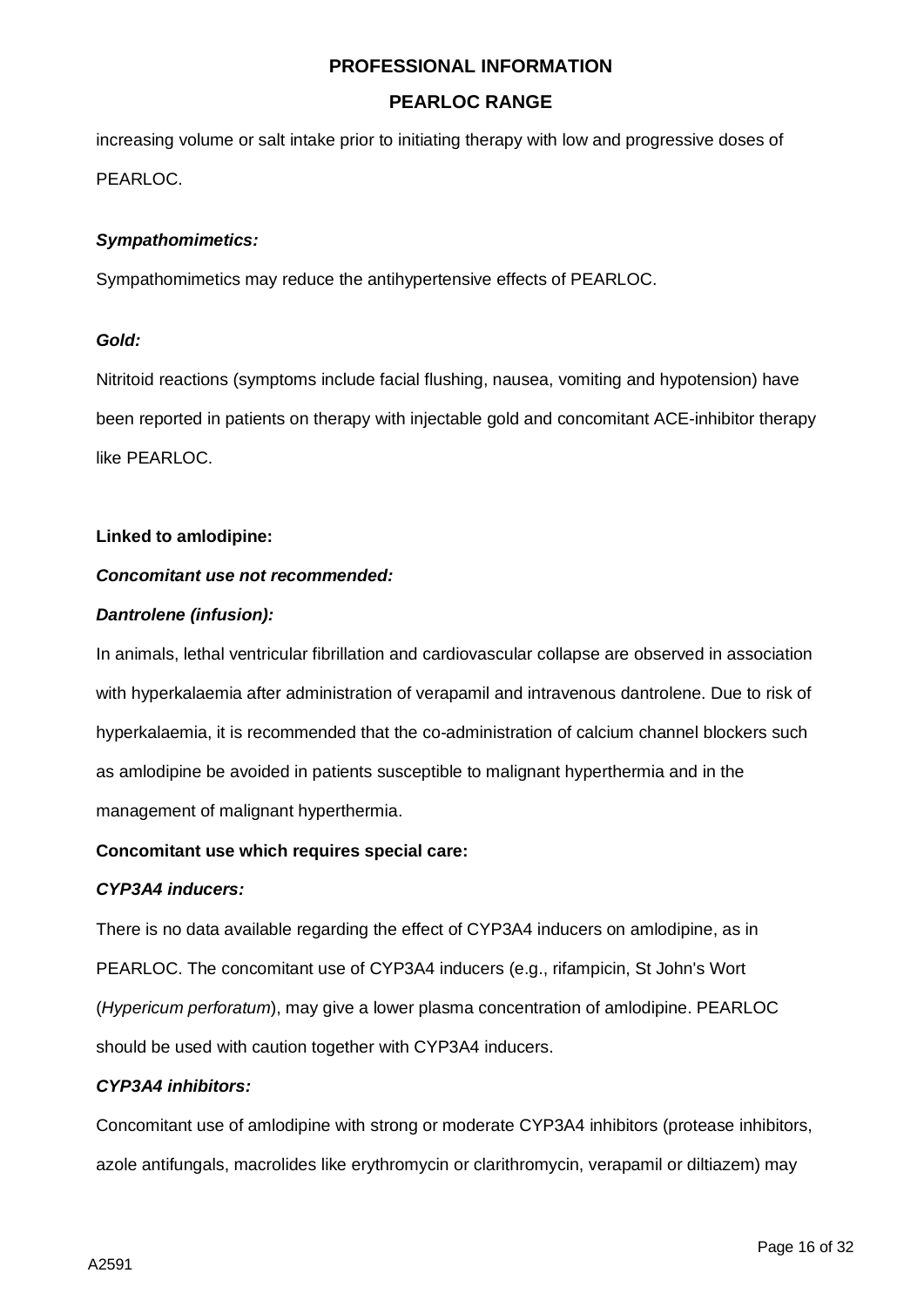give rise to significant increase in amlodipine exposure. The clinical translation of these PK variations may be more pronounced in the elderly. Clinical monitoring and dose adjustment may thus be required.

#### *Tacrolimus*:

There is a risk of increased tacrolimus blood levels when co-administered with amlodipine. In order to avoid toxicity of tacrolimus, administration of amlodipine in a patient treated with tacrolimus requires monitoring of tacrolimus blood levels and dose adjustment of tacrolimus when appropriate.

#### *Ciclosporin:*

No medicine interaction studies have been conducted with ciclosporin and amlodipine in healthy volunteers or other populations with the exception of renal transplant patients, where variable trough concentration increases (average 0 % - 40 %) of ciclosporin were observed. Consideration should be given for monitoring ciclosporin levels in renal transplant patients on amlodipine, and ciclosporin dose reductions should be made as necessary.

#### *Simvastatin:*

Co-administration of multiple doses of 10 mg of amlodipine with 80 mg simvastatin resulted in a 77 % increase in exposure to simvastatin compared to simvastatin alone. Limit the dose of simvastatin in patients on amlodipine to 20 mg daily.

#### **Concomitant use to be taken into consideration:**

The blood pressure lowering effects of amlodipine adds to the blood pressure-lowering effects of other medicines with antihypertensive properties.

#### **Other concomitant use:**

In clinical interaction studies, amlodipine did not affect the pharmacokinetics of atorvastatin, digoxin, warfarin.

Administration of PEARLOC with grapefruit or grapefruit juice is not recommended as bioavailability may be increased in some patients resulting in increased blood pressure lowering effects.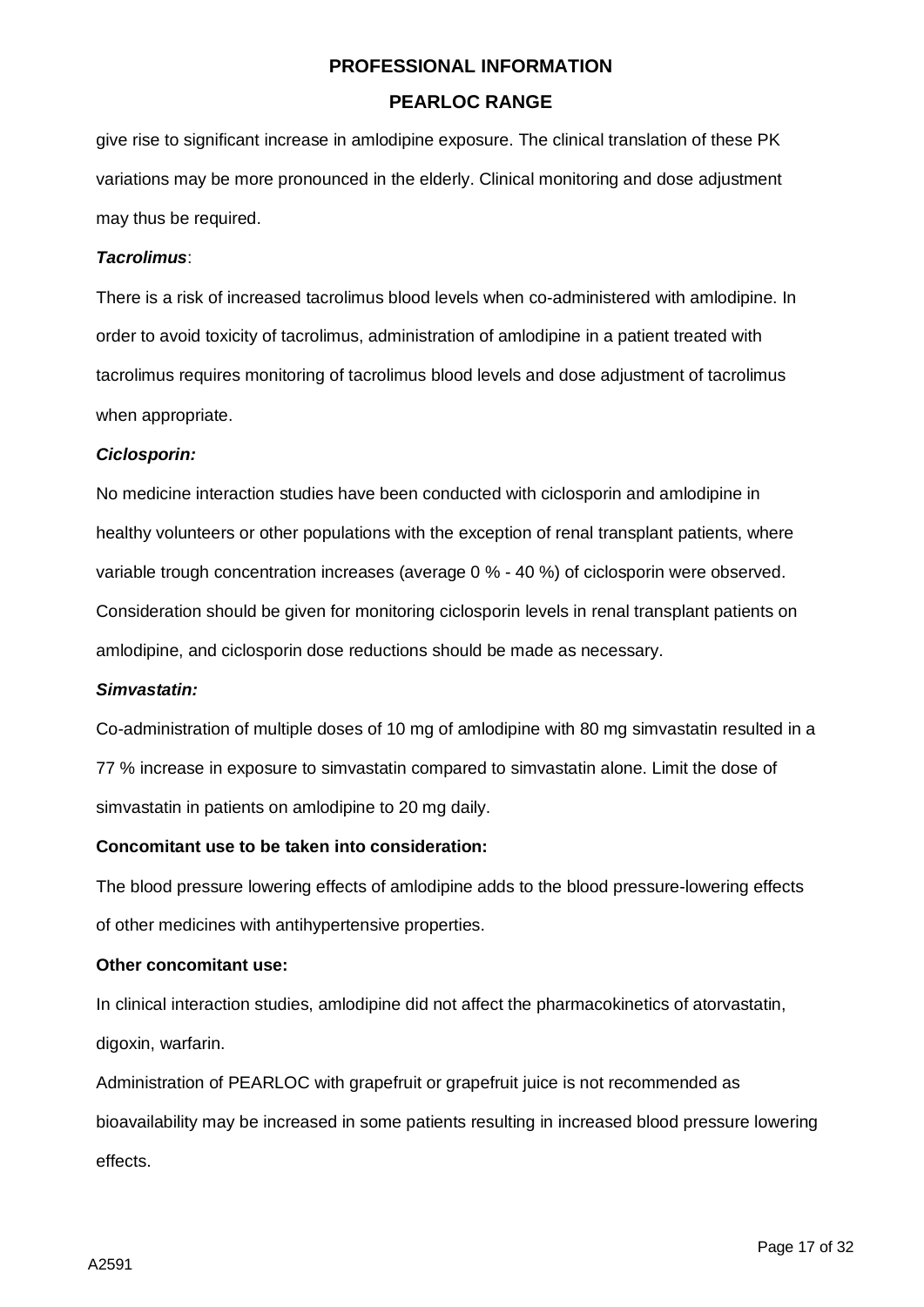## **PEARLOC RANGE**

#### **Linked to PEARLOC:**

The above listed interactions apply, as well as the following:

#### **Concomitant use which requires special care:**

#### *Baclofen***:**

Potentiation of antihypertensive effect. Monitoring of blood pressure and renal function, and dose adaptation of the antihypertensive if necessary.

#### **Concomitant use to be taken into consideration:**

#### *Antihypertensive medicines (such as beta-blockers) and vasodilators:*

Concomitant use of these medicines may increase the hypotensive effects of PEARLOC.

Concomitant use with nitroglycerine, other nitrates or other vasodilators, may further reduce

blood pressure and therefore should be considered with caution.

#### *Corticosteroids, tetracosactide:*

Reduction in antihypertensive effect (salt and water retention due to corticosteroids).

#### *Alpha-blockers (prazosin, alfuzosin, doxazosin, tamsulosin, terazosin):*

Increased antihypertensive effect and an increased risk of orthostatic hypotension.

#### *Amifostine:*

May potentiate the antihypertensive effect of amlodipine contained in PEARLOC.

#### *Tricyclic antidepressants / antipsychotics / anaesthetics:*

Increased antihypertensive effect and an increased risk of orthostatic hypotension.

#### **4.6 Fertility, pregnancy and lactation**

#### **Pregnancy**

#### *Linked to perindopril:*

The use of PEARLOC is contraindicated during pregnancy. Pregnant women should be informed of the potential hazards to the foetus and must not take PEARLOC during pregnancy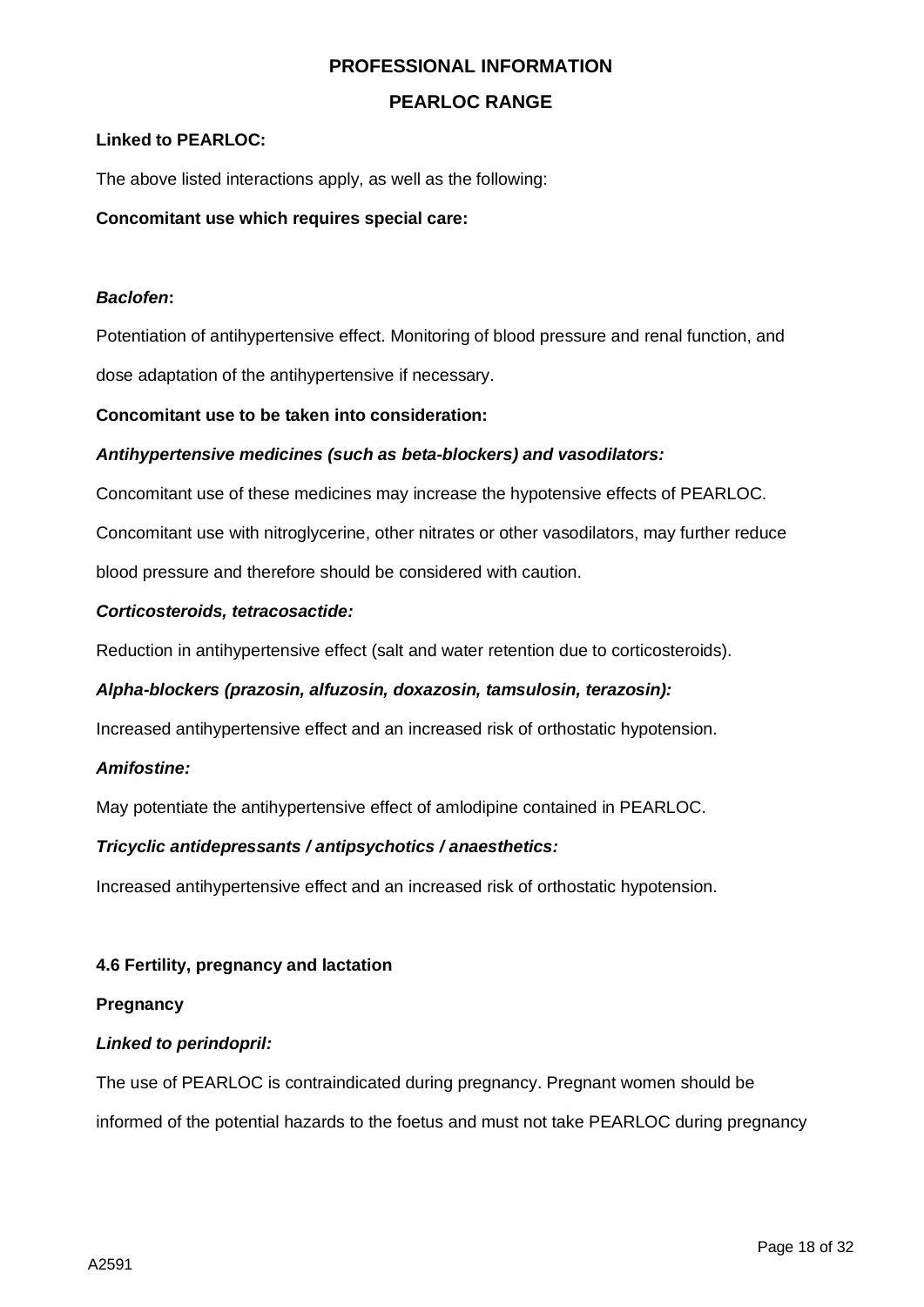(see section 4.3). Patients planning pregnancy should be changed to alternative antihypertensive treatments which have an established safety- profile for use pregnancy. When pregnancy is diagnosed, treatment with PEARLOC should be stopped immediately and if appropriate, alternative therapy should be started. Foetal exposure to ACE-inhibitors, such as in PEARLOC, during the first trimester of pregnancy has been reported to be associated with an increased risk of malformations of the cardiovascular (atrial and/or ventricular septal defect, pulmonic stenosis, patent ductus arteriosus) and central nervous system (microcephaly spina bifida) and of kidney malformations.

PEARLOC passes through the placenta and can be presumed to cause disturbance in foetal blood pressure regulatory mechanisms.

Oligohydramnios as well as hypotension, oliguria and anuria in newborns have been reported after administration ofACE inhibitors during the second and third trimester. Cases of defective skull ossification have been observed. Prematurity and low birth mass can occur (see section 4.3).

## *Linked to amlodipine:*

The safety of amlodipine in human pregnancy has not been established. In animal studies, reproductive toxicity was observed at high doses. Use in pregnancy is not recommended.

## **Breastfeeding**

#### *Linked to perindopril:*

Because no information is available regarding the use of perindopril during lactation, PEARLOC is contraindicated during lactation (see section 4.3).

#### **Fertility**

## *Linked to perindopril:*

There was no effect on reproductive performance or fertility.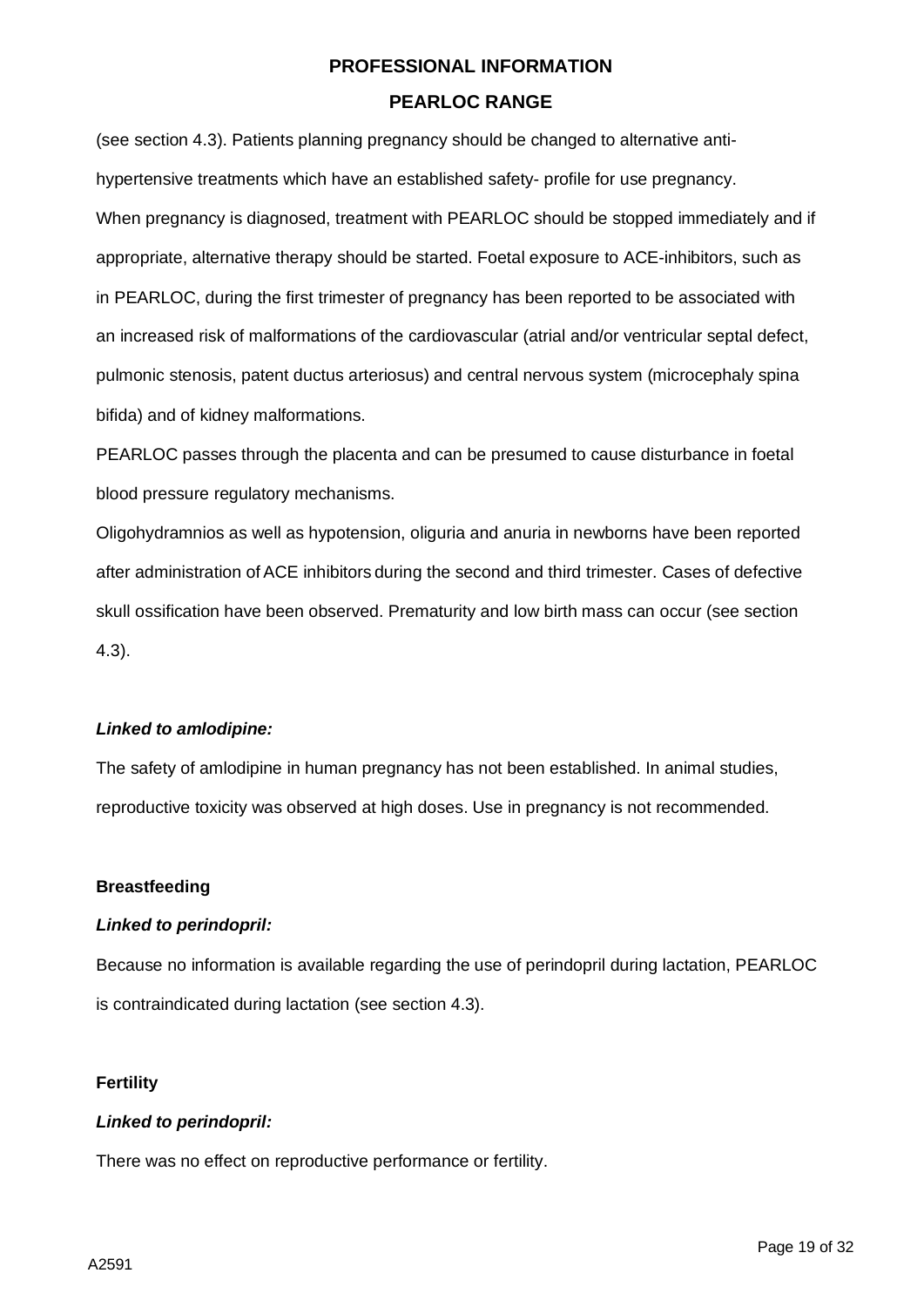## *Linked to amlodipine:*

Reversible biochemical changes in the head of spermatozoa have been reported in some patients treated by calcium channel blockers. Clinical data are insufficient regarding the potential effect of amlodipine on fertility. In one rat study, adverse effects were found on male fertility.

#### **4.7 Effects on ability to drive and use machines:**

No studies on the effects of PEARLOC on the ability to drive and use machines have been performed. Caution is advised as amlodipine can influence the ability to drive and use machines. If patients suffer from dizziness, headache, fatigue, weariness or nausea, their ability to react may be impaired.

#### **4.8 Undesirable effects**

## **a). Summary of the safety profile**

The following side effects have been observed during treatment with perindopril or amlodipine given separately:

## **b). Tabulated summary of adverse reactions**

#### **Perindopril:**

| <b>System Organ</b> | <b>Frequency</b> | <b>Side effects</b>                |
|---------------------|------------------|------------------------------------|
| Class               |                  |                                    |
| Infections and      | Less frequent    | <b>Rhinitis</b>                    |
| Infestations        |                  |                                    |
| <b>Blood and</b>    | Less frequent    | Eosinophilia, leucopenia /         |
| lymphatic system    |                  | neutropenia, agranulocytosis or    |
| disorders           |                  | pancytopenia, thrombocytopenia,    |
|                     |                  | haemolytic anaemia in patients     |
|                     |                  | with a congenital deficiency of G- |
|                     |                  | 6PDH                               |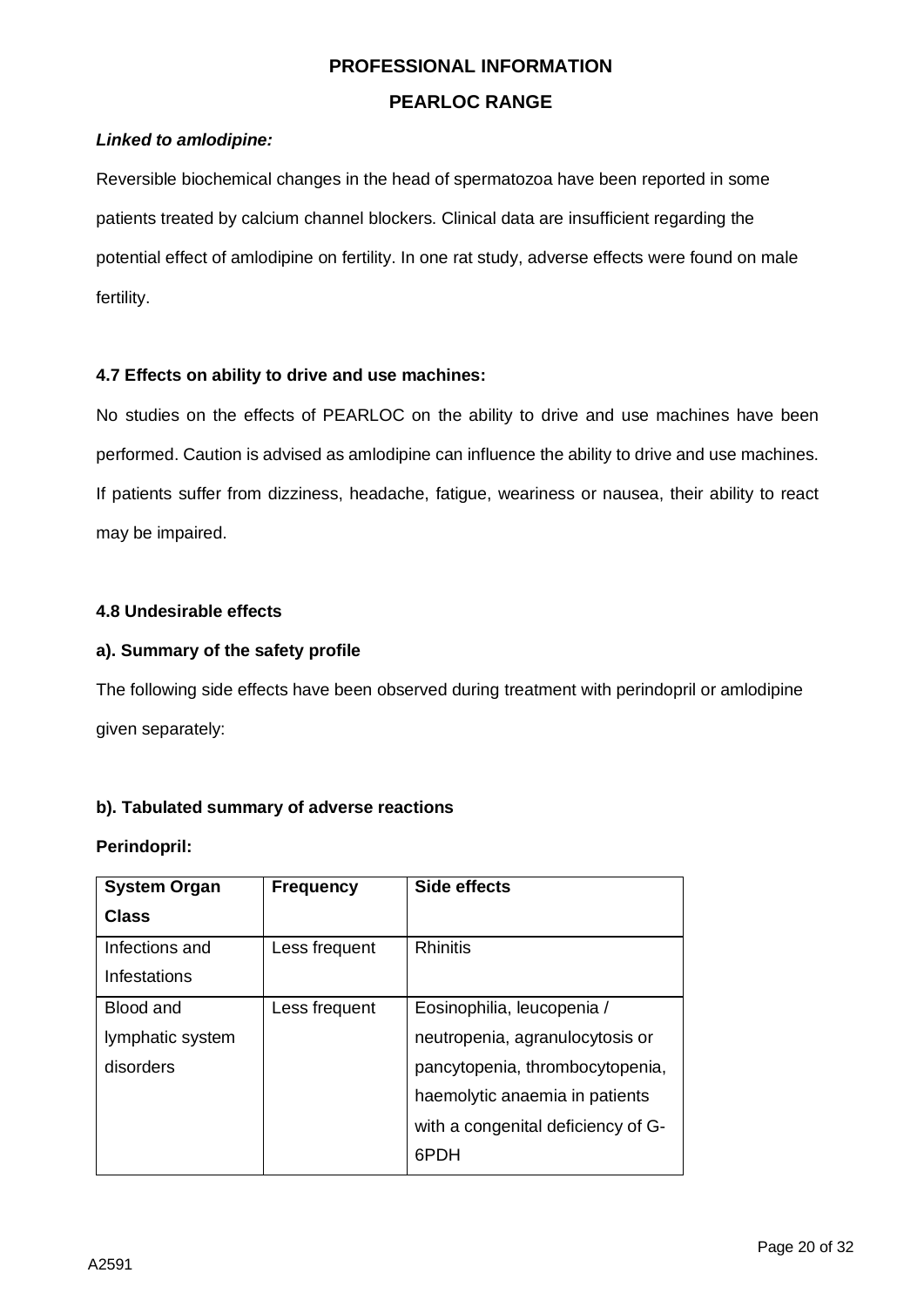## **PEARLOC RANGE**

| Immune system       | Less frequent | Allergic reactions, angioedema of   |
|---------------------|---------------|-------------------------------------|
| disorders           |               | face, extremities, lips, mucous     |
|                     |               | membranes, tongue, glottis,         |
|                     |               | and/or larynx                       |
| Metabolism and      | Less frequent | Hypoglycaemia, hyperkalaemia        |
| nutrition disorders |               | reversible on discontinuation,      |
|                     |               | hyperglycaemia, hyponatraemia       |
| Psychiatric         | Less frequent | Mood changes (including anxiety),   |
| disorders           |               | sleep disturbances                  |
|                     |               |                                     |
| Nervous system      | Frequent      | Dizziness*, headache*,              |
| disorders           |               | dysgeusia, paraesthesia             |
|                     | Less frequent | Somnolence*, syncope,               |
|                     |               | confusional state, cerebrovascular  |
|                     |               | accident (possibly secondary to     |
|                     |               | excessive hypotension in high-risk  |
|                     |               | patients)                           |
|                     |               | *Especially at the beginning of the |
|                     |               | treatment                           |
| Eye disorders       | Frequent      | Visual disturbances                 |
|                     |               |                                     |
| Ear and labyrinth   | Frequent      | Tinnitus, vertigo                   |
| disorders           |               |                                     |
| Cardiac disorders   | Less frequent | Palpitations, tachycardia, angina   |
|                     |               | pectoris, myocardial infarction     |
|                     |               | (possibly secondary to excessive    |
|                     |               | hypotension in high-risk patients), |
|                     |               | dysrhythmia (including              |
|                     |               | bradycardia, ventricular            |
|                     |               | tachycardia, atrial fibrillation)   |
| Vascular disorders  | Less frequent | Hypotension, vasculitis,            |
|                     | Frequency     | Raynaud's phenomenon                |
|                     | unknown       |                                     |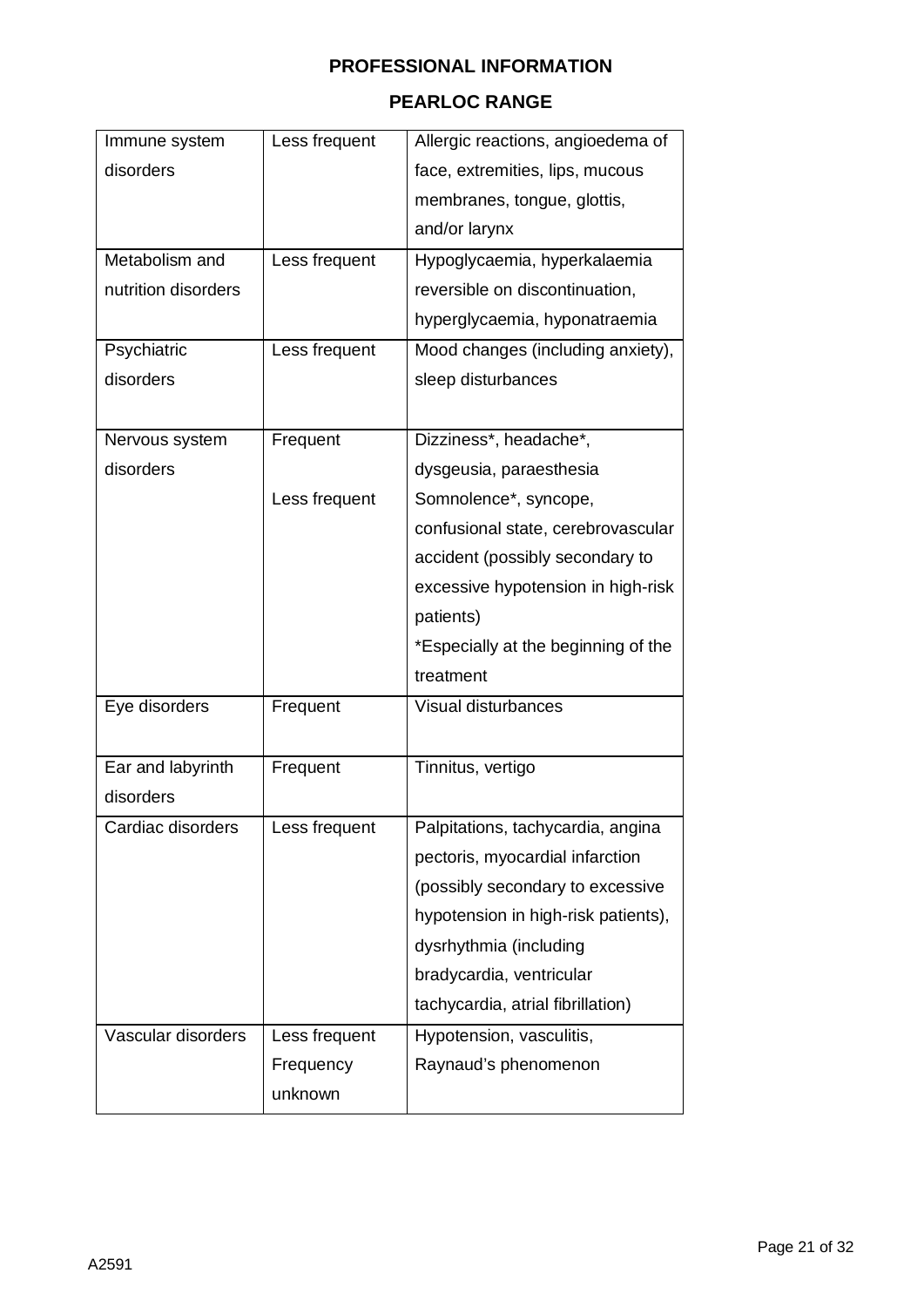## **PEARLOC RANGE**

| Respiratory,         | Frequent      | Dyspnoea, cough                      |
|----------------------|---------------|--------------------------------------|
| thoracic and         | Less frequent | Bronchospasm, eosinophilic           |
| mediastinal          |               | pneumonia                            |
| disorders            |               |                                      |
| Gastrointestinal     | Frequent      | Abdominal pain, nausea,              |
| disorders            |               | vomiting, dyspepsia, diarrhoea,      |
|                      |               | constipation                         |
|                      | Less frequent | Dry mouth, pancreatitis              |
| Hepato-biliary       | Less frequent | Hepatitis (cytolytic or cholestatic) |
| disorders            |               |                                      |
| Skin and             | Frequent      | Pruritus, rash, exanthema            |
| subcutaneous         | Less frequent | Angioedema (face, mucous             |
| tissue disorders     |               | membranes, tongue, glottis and/or    |
|                      |               | larynx), hyperhidrosis, urticaria,   |
|                      |               | photosensitivity, pemphigoid,        |
|                      |               | psoriasis aggravation, erythema      |
|                      |               | multiforme                           |
| Musculoskeletal,     | Frequent      | Muscle cramps                        |
| connective tissue    | Less frequent | Arthralgia, myalgia                  |
| and bone disorders   |               |                                      |
| Renal and urinary    | Less frequent | Renal impairment, acute renal        |
| disorders            |               | failure                              |
| Reproductive         | Less frequent | Erectile dysfunction (impotence)     |
| system and breast    |               |                                      |
| disorders            |               |                                      |
| General disorders    | Frequent      | Asthenia                             |
| and administrative   | Less frequent | peripheral oedema, chest pain,       |
| site conditions      |               | malaise, pyrexia                     |
| Investigations       | Less frequent | Increases in blood urea and          |
|                      |               | serum creatinine, serum bilirubin    |
|                      |               | and liver enzymes elevation,         |
|                      |               | decrease in haemoglobin and          |
|                      |               | haematocrit                          |
| Injury and poisoning | Less frequent | Fall                                 |
|                      |               |                                      |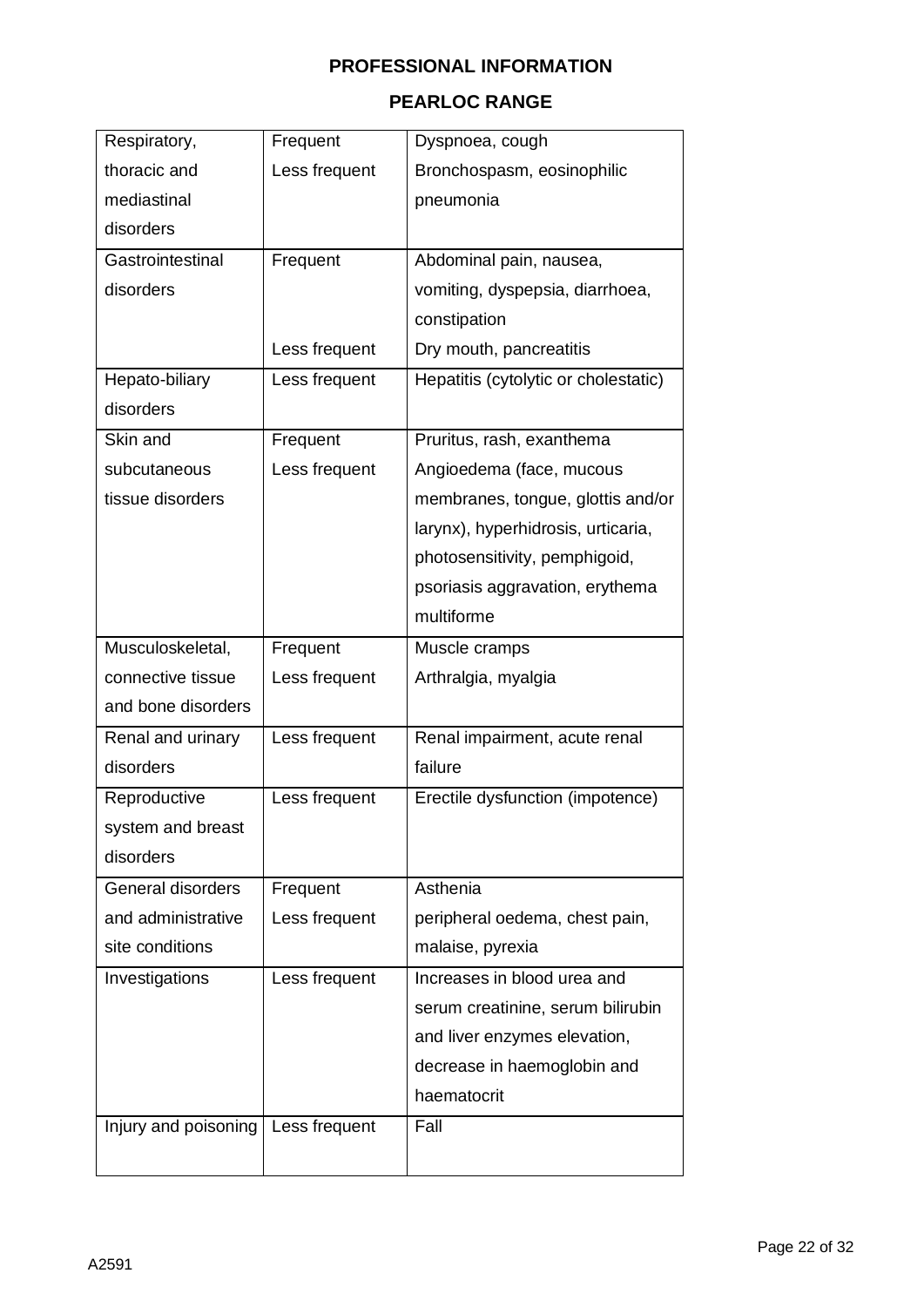## **PEARLOC RANGE**

## **Amlodipine:**

| <b>System Organ</b> | <b>Frequency</b> | <b>Side effects</b>                  |
|---------------------|------------------|--------------------------------------|
| <b>Class</b>        |                  |                                      |
| Infections and      | Less frequent    | <b>Rhinitis</b>                      |
| Infestations        |                  |                                      |
| <b>Blood and</b>    | Less frequent    | Leucopenia / neutropenia,            |
| lymphatic system    |                  | thrombocytopenia                     |
| disorders           |                  |                                      |
| Immune system       | Less frequent    | Allergic reactions, angioedema of    |
| disorders           |                  | face, extremities, lips, mucous      |
|                     |                  | membranes, tongue, glottis,          |
|                     |                  | and/or larynx                        |
| Metabolism and      | Less frequent    | Hyperglycaemia                       |
| nutrition disorders |                  |                                      |
| Psychiatric         | Less frequent    | Insomnia, mood changes               |
| disorders           |                  | (including anxiety), depression      |
| Nervous system      | Frequent         | Somnolence*, dizziness*,             |
| disorders           |                  | headache*                            |
|                     |                  | *Especially at the beginning of      |
|                     |                  | treatment                            |
|                     | Less frequent    | Dysgeusia, tremor,                   |
|                     |                  | hypoaesthesia, paraesthesia,         |
|                     |                  | syncope, confusional state,          |
|                     |                  | hypertonia, peripheral neuropathy    |
|                     | Frequency        | Extrapyramidal disorder              |
|                     | unknown          | (extrapyramidal syndrome)            |
|                     |                  |                                      |
| Eye disorders       | Frequent         | Visual disturbances, diplopia        |
| Ear and labyrinth   | Less frequent    | <b>Tinnitus</b>                      |
| disorders           |                  |                                      |
| Cardiac disorders   | Frequent         | Palpitations                         |
|                     | Less frequent    | Dysrhythmia (bradycardia,            |
|                     |                  | ventricular tachycardia, atrial      |
|                     |                  | fibrillation), Myocardial infarction |
|                     |                  | (possibly secondary to excessive     |
|                     |                  | hypotension in high risk patients)   |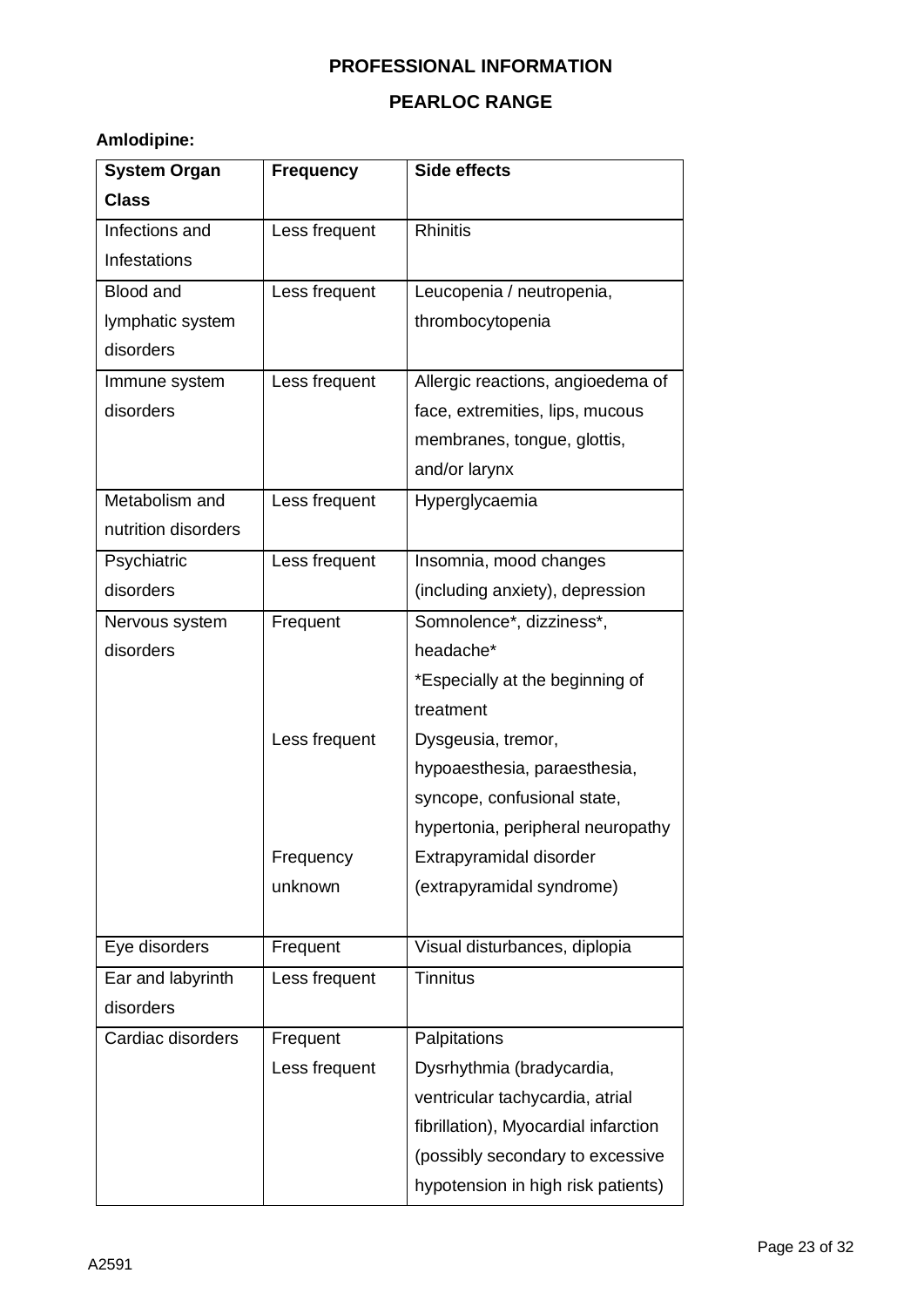## **PEARLOC RANGE**

| Vascular disorders | Frequent      | Flushing                           |
|--------------------|---------------|------------------------------------|
|                    | Less frequent | Hypotension, vasculitis            |
|                    |               |                                    |
| Respiratory,       | Frequent      | Dyspnoea                           |
| thoracic and       | Less frequent | Cough                              |
| mediastinal        |               |                                    |
| disorders          |               |                                    |
| Gastrointestinal   | Frequent      | Abdominal pain, nausea,            |
| disorders          |               | dyspepsia, altered bowel habits,   |
|                    |               | diarrhoea, constipation            |
|                    | Less frequent | Vomiting, dry mouth, pancreatitis, |
|                    |               | gastritis, gingival hyperplasia    |
| Hepato-biliary     | Less frequent | Hepatitis, jaundice, hepatic       |
| disorders          |               | enzymes increased                  |
| Skin and           | Less frequent | Alopecia, purpura, skin            |
| subcutaneous       |               | discolouration, hyperhidrosis,     |
| tissue disorders   |               | pruritus, rash, exanthema,         |
|                    |               | urticaria, Stevens-Johnson         |
|                    |               | Syndrome, exfoliative dermatitis,  |
|                    |               | photosensitivity, Quincke's        |
|                    |               | oedema, angioedema (face           |
|                    |               | mucous membranes, tongue,          |
|                    |               | glottis, and/or larynx), erythema  |
|                    |               | multiforme                         |
|                    | Frequency     | Toxic epidermal necrolysis         |
|                    | unknown       |                                    |
| Musculoskeletal,   | Frequent      | Ankle swelling (joint swelling),   |
| connective tissue  |               | muscle cramps                      |
| and bone disorders | Less frequent | Arthralgia, myalgia, back pain     |
| Renal and urinary  | Less frequent | Micturition disorder, nocturia,    |
| disorders          |               | increased urinary frequency        |
| Reproductive       | Less frequent | Erectile dysfunction (impotence),  |
| system and breast  |               | gynaecomastia                      |
| disorders          |               |                                    |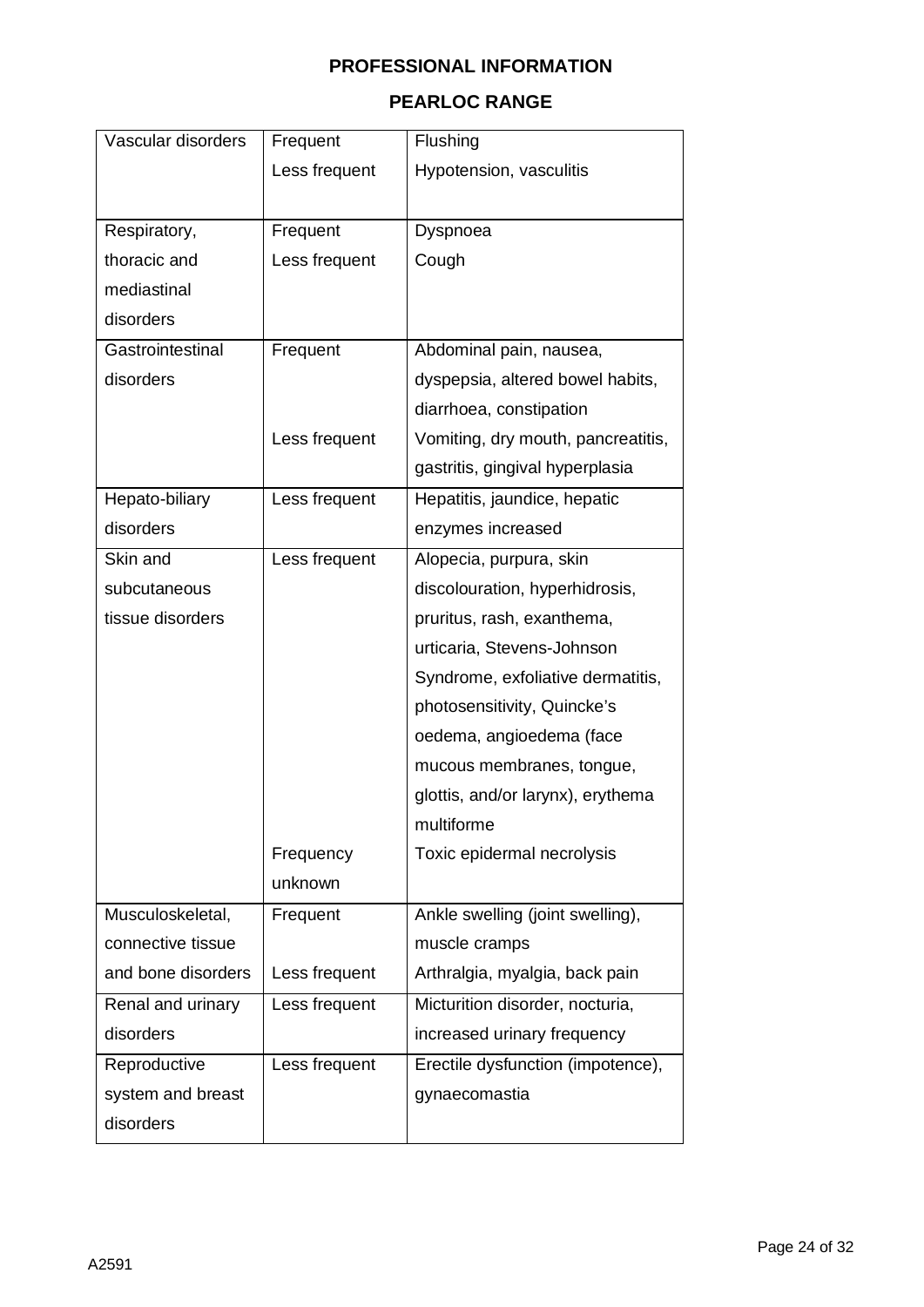## **PEARLOC RANGE**

| General disorders  | Frequent      | Oedema, fatigue, asthenia        |
|--------------------|---------------|----------------------------------|
| and administrative | Less frequent | Chest pain, pain, malaise        |
| site conditions    |               |                                  |
| Investigations     | Less frequent | Weight increase, weight decrease |

#### **c). Description of selected adverse reactions**

#### *Additional information linked to perindopril:*

Cases of syndrome of inappropriate antidiuretic hormone secretion (SIADH) have been reported with other ACE inhibitors. SIADH can be considered as a very rare but possible complication associated with ACE inhibitor therapy including perindopril.

#### *Additional information linked to amlodipine:*

Cases of extrapyramidal syndrome have been reported.

#### Reporting of suspected adverse reactions

Reporting suspected adverse reactions after authorisation of the medicine is important. It

allows continued monitoring of the benefit/risk balance of the medicine. Healthcare providers

are asked to report any suspected adverse reactions to SAHPRA via the "**6.04 Adverse Drug** 

**Reaction Reporting Form**", found online under SAHPRA's publications:

<https://www.sahpra.org.za/Publications/Index/8>

#### **4.9 OVERDOSE**

There is no information on overdosage with PEARLOC in humans.

#### *Amlodipine:*

Experience with intentional overdose in humans is limited.

#### **Signs and symptoms:**

Available data suggest that gross overdosage could result in excessive peripheral

vasodilatation and possibly reflex tachycardia. Marked and prolonged systemic hypotension up

to and including shock with fatal outcome have been reported.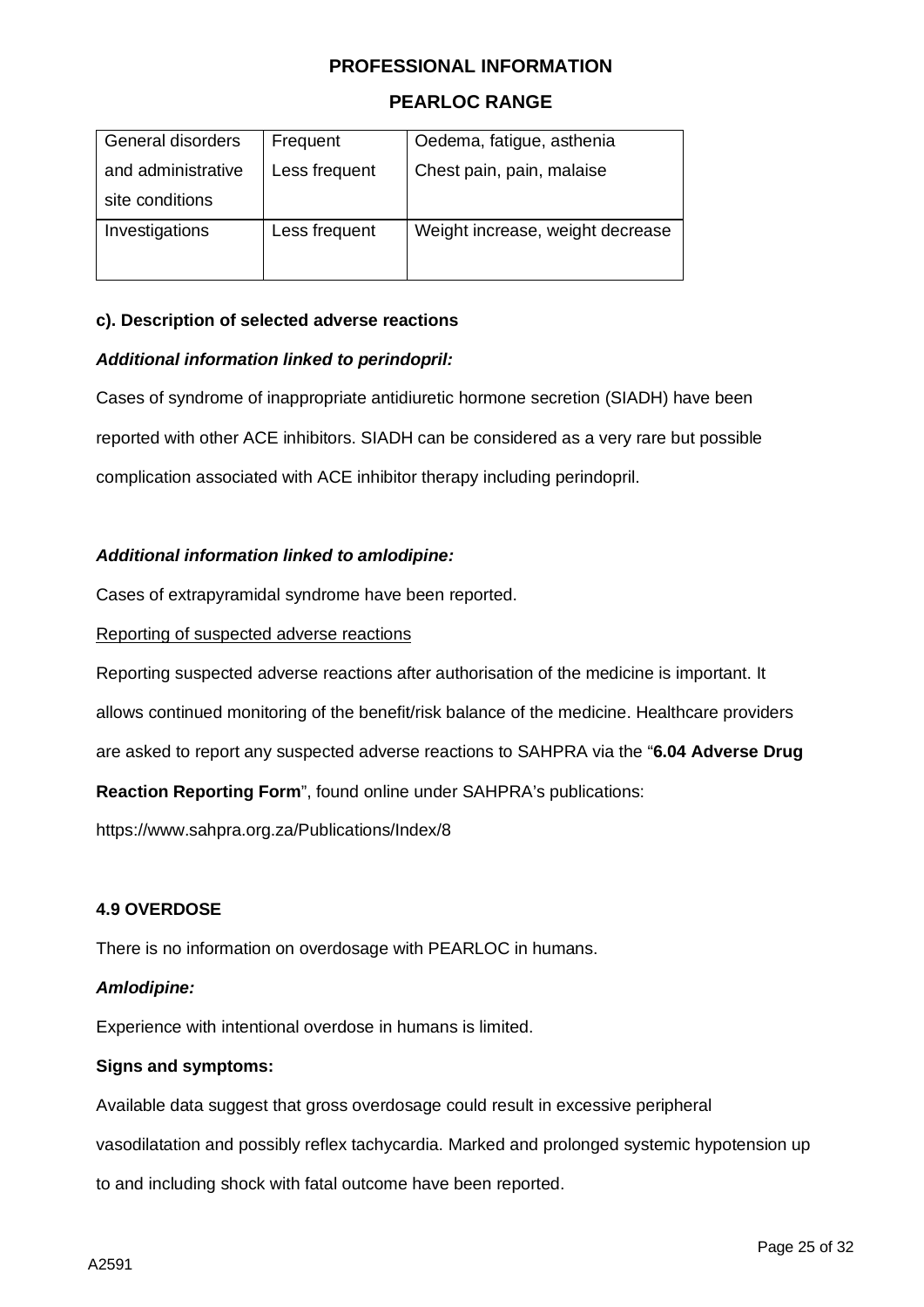## **PEARLOC RANGE**

## *Perindopril:*

Limited data are available for overdosage in humans.

## **Signs and symptoms:**

Symptoms associated with the overdosage of ACE-inhibitors may include hypotension, circulatory shock, electrolyte disturbances, renal failure, hyperventilation, tachycardia, palpitations, bradycardia, dizziness, anxiety and cough.

## **Management of overdose:**

## *Amlodipine:*

Clinically significant hypotension due to amlodipine overdosage calls for active cardiovascular support including frequent monitoring of cardiac and respiratory function, elevation of extremities and attention to circulating fluid volume and urine output.

A vasoconstrictor may be helpful in restoring vascular tone and blood pressure, provided that there is no contraindication to its use. Intravenous calcium gluconate may be beneficial in reversing the effects of calcium channel blockade.

In healthy volunteers the use of charcoal up to 2 hours after administration of amlodipine 10 mg has been shown to reduce the absorption rate of amlodipine.

Since amlodipine is highly protein-bound, dialysis is not likely to be of benefit.

## *Perindopril:*

The recommended treatment of over dosage is intravenous infusion of 0,9 % sodium chloride solution. If hypotension occurs, the patient should be placed in the shock position. If available, treatment with angiotensin II infusion and/or intravenous catecholamines may also be considered.

Perindopril can be removed from the systemic circulation by haemodialysis (see section 4.4). Pacemaker therapy is indicated for treatment resistant bradycardia. Vital signs, serum electrolytes and creatinine concentrations should be monitored continuously.

## **5. PHARMACOLOGICAL PROPERTIES**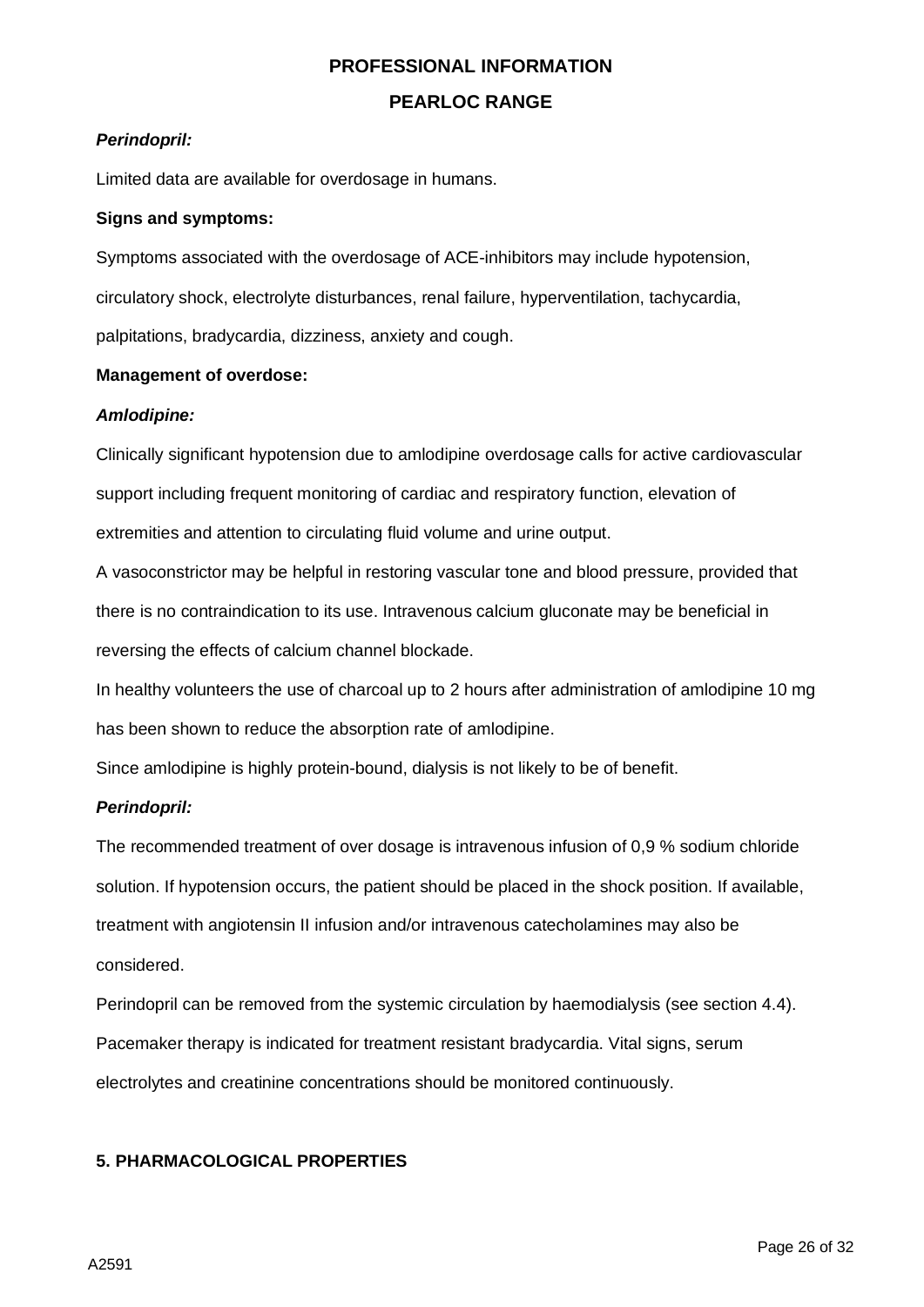## **PEARLOC RANGE**

#### **5.1 Pharmacodynamic properties**

Pharmacotherapeutic group: ACE inhibitors and calcium channel blockers

ATC code: C09BB04

Pharmacological classification: A 7.1.3 Other hypotensives.

#### **Mechanism of action**

#### **Perindopril:**

Perindopril is an inhibitor of the enzyme that converts angiotensin I into angiotensin II (Angiotensin Converting Enzyme ACE). The converting enzyme, or kinase, is an exopeptidase that allows conversion of angiotensin I into the vasoconstrictor angiotensin II as well as causing the degradation of the vasodilator bradykinin into an inactive heptapeptide.

Inhibition of ACE results in a reduction of angiotensin II in the plasma, which leads to increased plasma renin activity (by inhibition of the negative feedback of renin release) and reduced secretion of aldosterone. Since ACE inactivates bradykinin, inhibition of ACE also results in an increased activity of circulating and local kallikrein-kinin systems (and thus also activation of the prostaglandin system). It is possible that this mechanism contributes to the blood pressurelowering action of ACE inhibitors and is partially responsible for certain of their side effects (e.g. cough).

Perindopril acts through its active metabolite, perindoprilat. The other metabolites show no inhibition of ACE activity *in vitro*.

#### *Hypertension:*

Perindopril is active in all grades of hypertension: mild, moderate, severe; a reduction in systolic and diastolic blood pressures in both supine and standing positions is observed.

Perindopril reduces peripheral vascular resistance, leading to blood pressure reduction. As a consequence, peripheral blood flow increases, with no effect on heart rate.

Renal blood flow increases, while the glomerular filtration rate (GFR) is usually unchanged.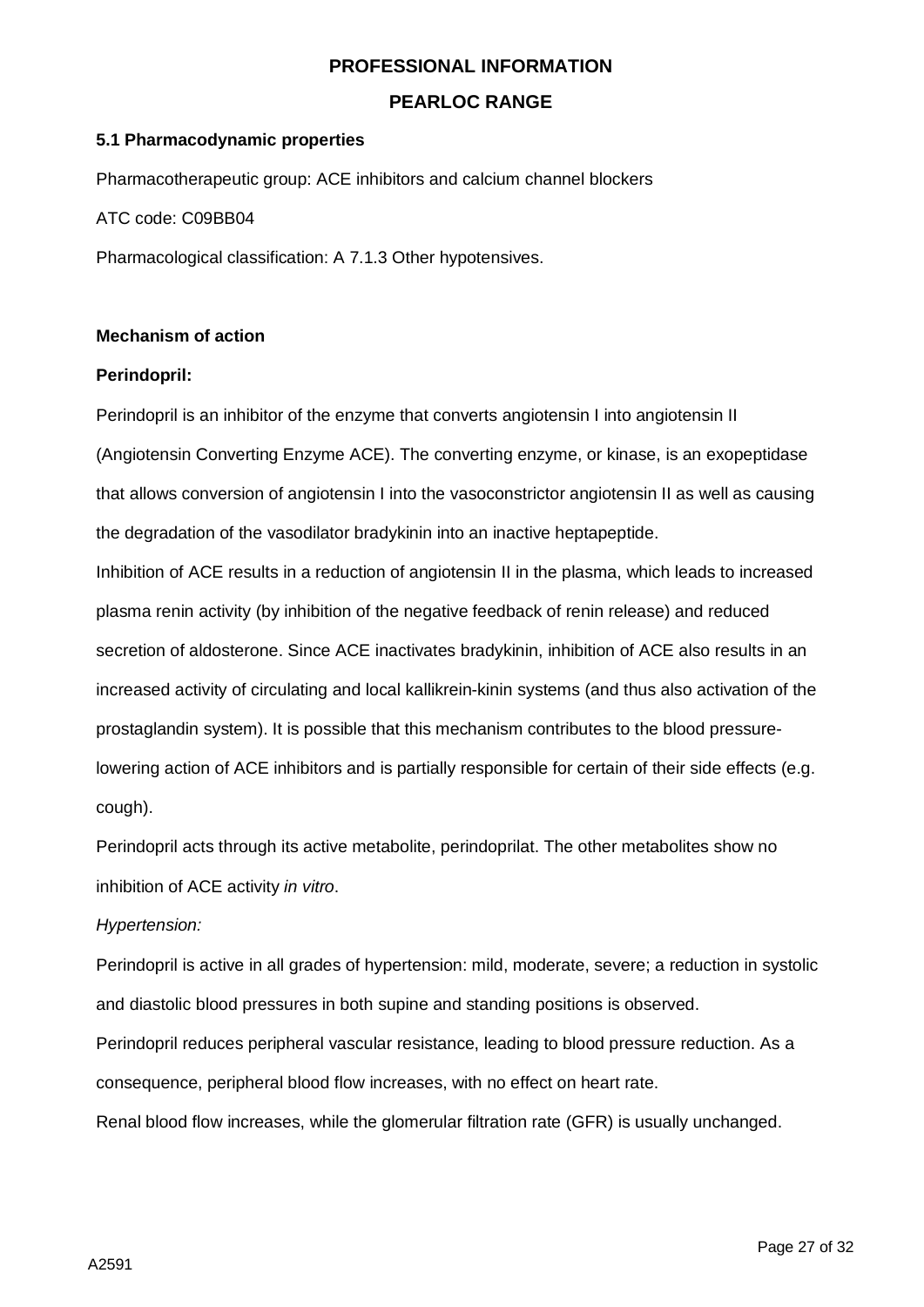## **PEARLOC RANGE**

The antihypertensive activity is maximal between 4 and 6 hours after a single dose and is sustained for at least 24 hours: trough effects are about 75-100 % of peak effects. In responding patients, the maximum antihypertensive effect is achieved within a month and persists without the occurrence of tachyphylaxis.

Discontinuation of treatment does not lead to a rebound effect.

Perindopril reduces left ventricular hypertrophy. In man, perindopril has been confirmed to demonstrate vasodilatory properties. It improves large artery elasticity and decreases the media:lumen ratio of small arteries.

## **Amlodipine:**

Amlodipine is a calcium ion influx inhibitor of the dihydropyridine group (slow channel blocker or calcium ion antagonist) and inhibits the transmembrane influx of calcium ions into cardiac and vascular smooth muscle.

The mechanism of the antihypertensive action of amlodipine is due to a direct relaxant effect on vascular smooth muscle.

## **5.2 Pharmacokinetic properties**

The rate and extent of absorption of perindopril and amlodipine in combination as in PEARLOC are not significantly different, respectively, from the rate and extent of absorption of perindopril and amlodipine from individual tablet formulations.

#### **Perindopril:**

#### **Absorption:**

After oral administration, the absorption of perindopril is rapid and the peak concentration is achieved within 1 hour. The plasma half-life of perindopril is equal to 1 hour.

As ingestion of food decreases conversion to perindoprilat, hence bioavailability, perindopril should be administered orally in a single daily dose in the morning before a meal.

#### **Distribution:**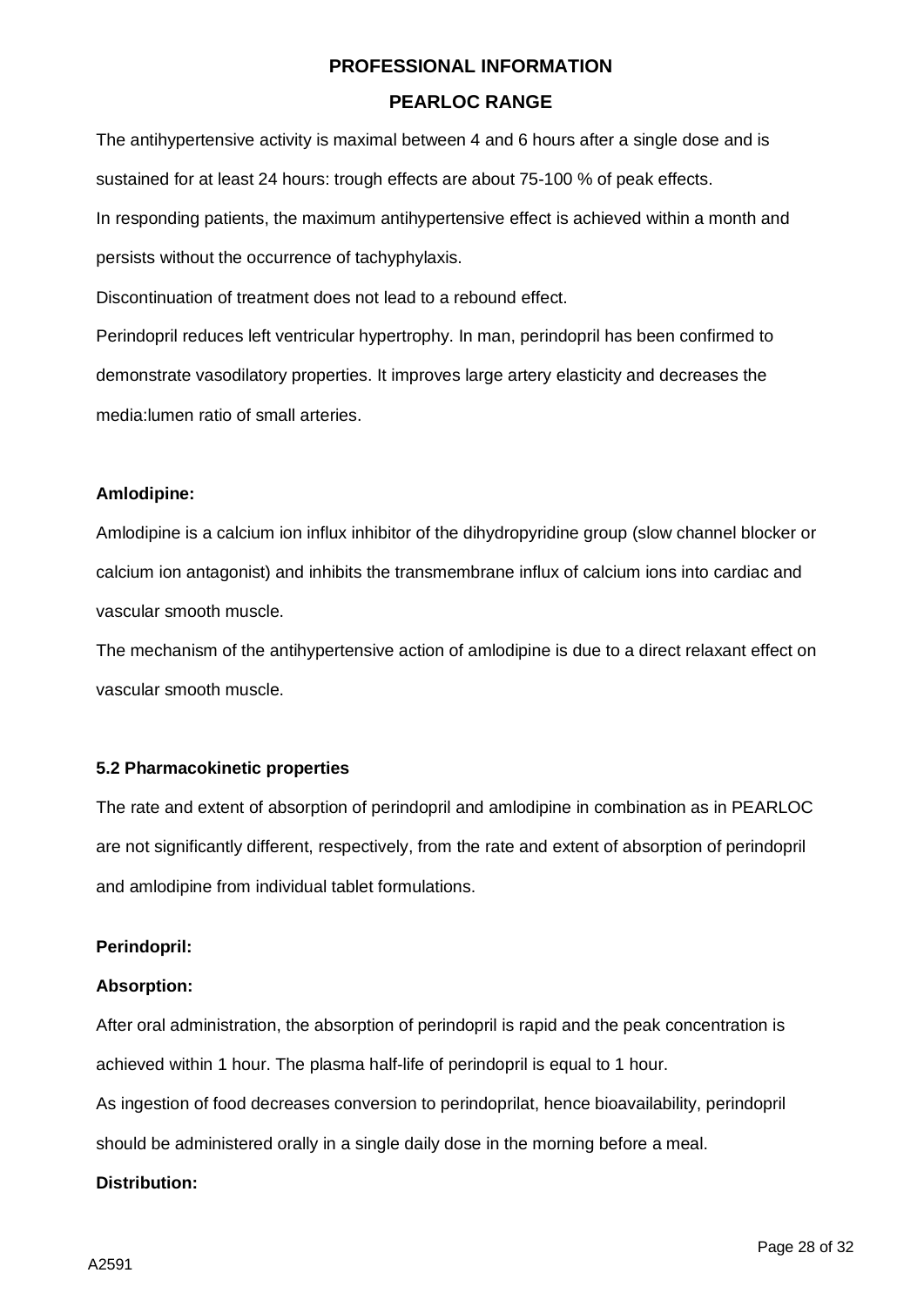## **PEARLOC RANGE**

The volume of distribution is approximately 0,2 l/kg for unbound perindoprilat.

Protein binding of perindoprilat to plasma proteins is 20 %, principally to angiotensin converting enzyme but is concentration-dependent.

#### **Biotransformation:**

Perindopril is a prodrug. Twenty seven percent (27 %) of the administered perindopril dose reaches the bloodstream as the active metabolite perindoprilat. In addition to active perindoprilat, perindopril yields five metabolites, all inactive. The peak plasma concentration of perindoprilat is achieved within 3 to 4 hours.

#### **Elimination:**

Perindopril is eliminated in the urine and the terminal half-life of the unbound fraction is approximately 17 hours, resulting in steady-state within 4 days. Dialysis clearance of perindoprilat is equal to 70 ml/min.

## **Linearity/non-linearity:**

A linear relationship has been demonstrated between the dose of perindopril and its plasma exposure.

#### **Pharmacokinetics in special patient groups:**

## *Renal impairment and elderly:*

Elimination of perindoprilat is decreased in the elderly, and also in patients with heart or renal failure (see section 4.2 and section 4.4)

#### *Hepatic impairment:*

Perindopril kinetics are modified in patients with cirrhosis: hepatic clearance of the parent molecule is reduced by half. However, the quantity of perindoprilat formed is not reduced and therefore no dosage adjustment is required (see section 4.2)

#### **Amlodipine:**

**Absorption:**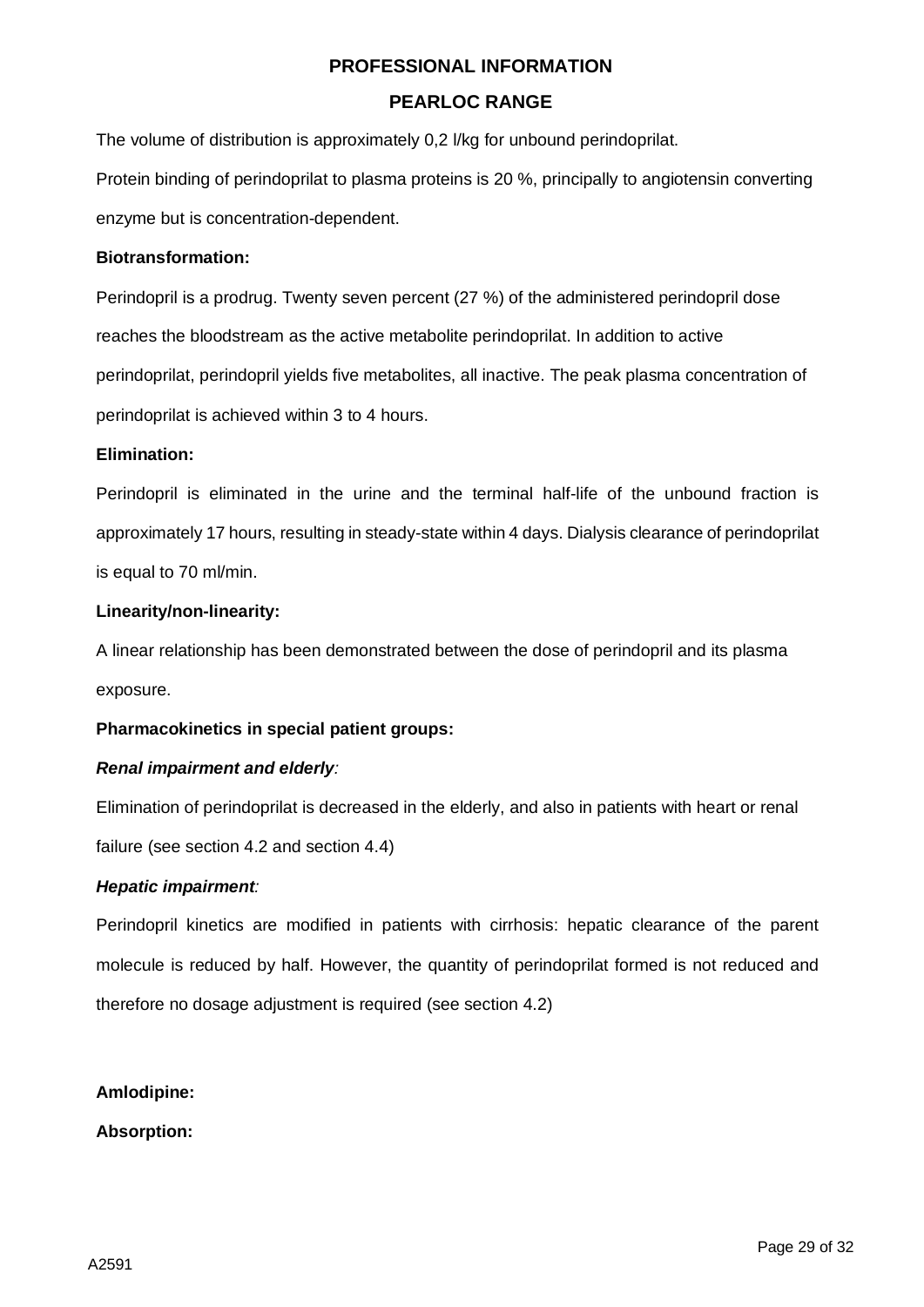## **PEARLOC RANGE**

After oral administration of therapeutic doses, amlodipine is well absorbed with peak blood levels between 6 - 12 hours post dose. Absolute bioavailability has been estimated to be between 64 and 80 %. The bioavailability of amlodipine is not affected by food intake.

#### **Distribution:**

The volume of distribution is approximately 21 l/kg. In vitro studies have shown that of approximately 97,5 % of circulating amlodipine is bound to plasma proteins.

## **Elimination/Biotransformation:**

The terminal plasma elimination half-life is about 35 - 50 hours. Amlodipine is extensively metabolised by the liver to inactive metabolites with 10 % of the parent compound and 60 % of metabolites excreted in the urine.

## **Pharmacokinetics in special patient groups**

## *Use in the elderly:*

The time to reach peak plasma concentrations of amlodipine is similar in elderly and younger subjects. Amlodipine clearance tends to be decreased with resulting increases in AUC (approximately by 40 - 60 %) and elimination half-life in elderly patients.

## *Use in patients with impaired hepatic function:*

Very limited clinical data are available regarding amlodipine administration in patients with hepatic impairment. Patients with hepatic insufficiency have decreased clearance of amlodipine resulting in a longer half-life and an increase in AUC of approximately 40 - 60 %.

#### **6. PHARMACEUTICAL PARTICULARS**

#### **6.1 List of excipients**

Calcium hydrogen phosphate, anhydrous

Cellulose, microcrystalline

**Crospovidone** 

Glycerol dibehenate

Magnesium oxide, light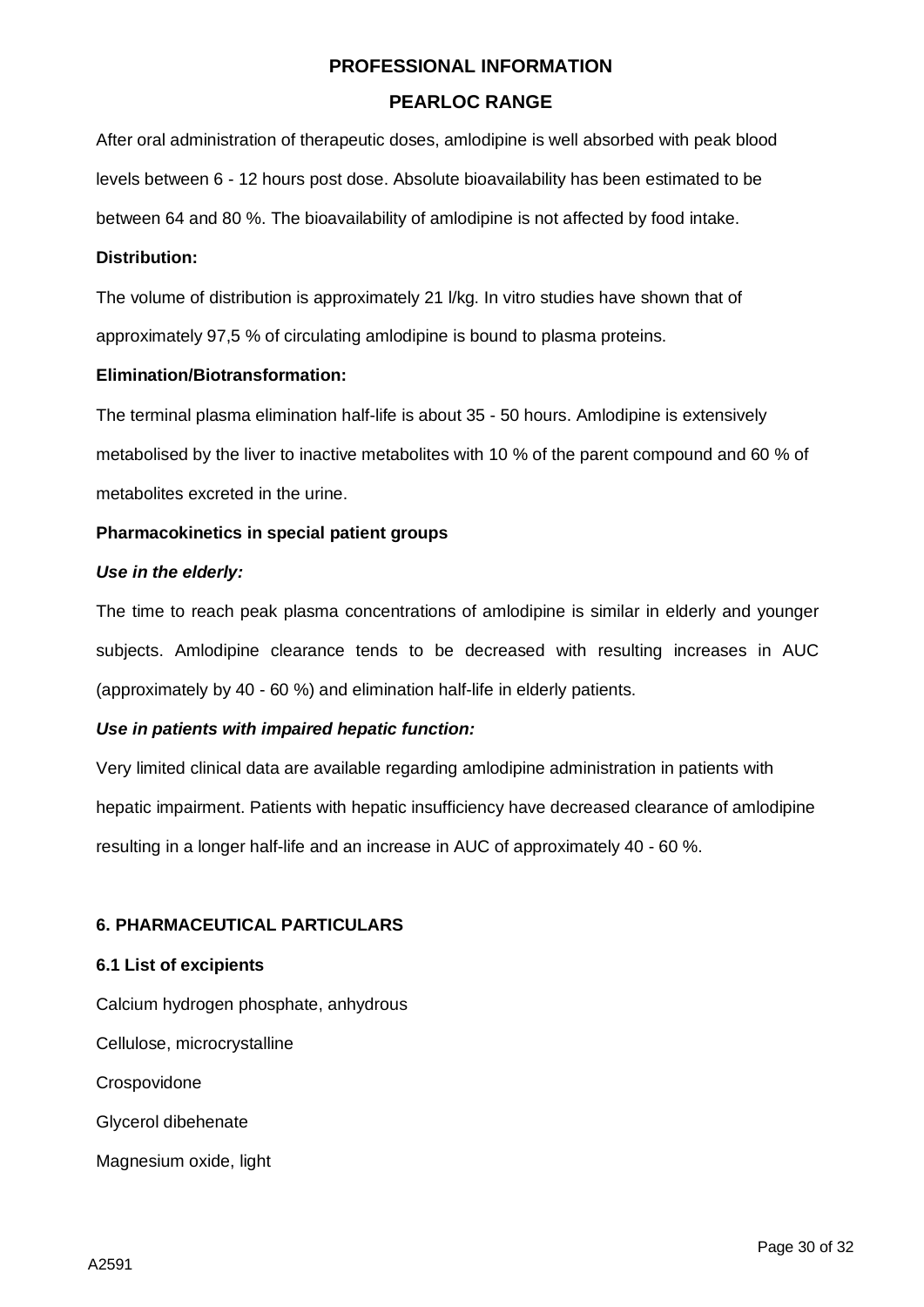## **PEARLOC RANGE**

Magnesium stearate

Sodium starch glycolate (type A)

Trehalose dihydrate

#### **6.2 Incompatibilities**

Not applicable

#### **6.3 Shelf life**

24 months

#### **6.4 Special precautions for storage**

Store at or below 25 °C in a cool, dry place.

Store in the original container and protect from light and moisture.

#### **6.5 Nature and contents of container**

The tablets are available in Aluminium/Aluminium blister packs contained in a printed outer

carton. Each carton contains 30 tablets.

The tablets are available in HDPE containers, sealed with foil and PP

child resistant cap. Each container contains 30 tablets.

#### **6.6 Special precautions for disposal**

No special requirements.

#### **7. HOLDER OF THE CERTIFICATE OF REGISTRATION**

Pharma Dynamics (Pty) Ltd

1<sup>st</sup> Floor, Grapevine House, Steenberg Office Park

Silverwood Close

Westlake, Cape Town